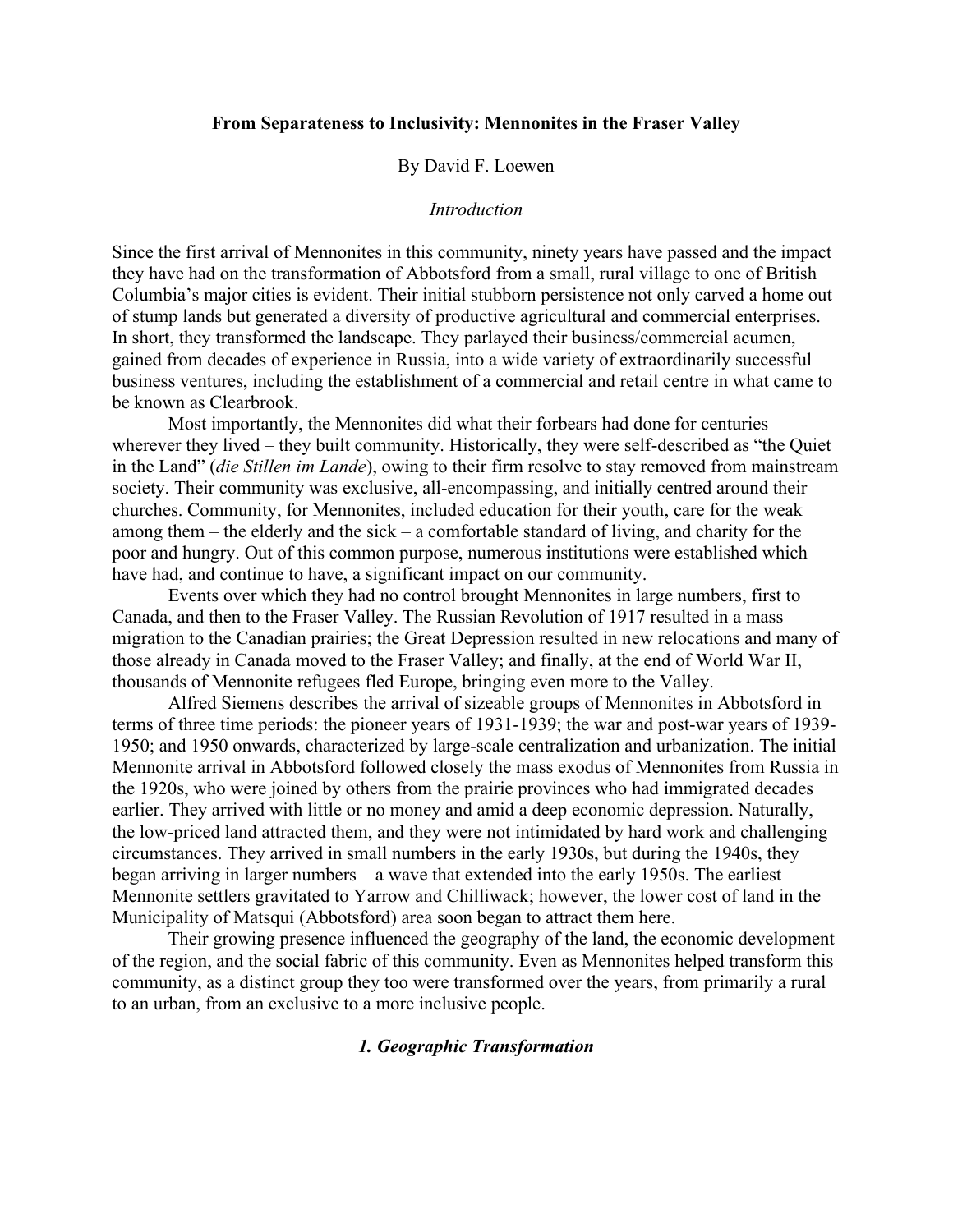The Mennonites who settled in Abbotsford originated from a rich ancestral history of relocating, settling, and successfully managing challenging environments. Their Dutch ancestors had been invited to Prussia, where they applied their proven skills in draining vast expanses of river delta and bringing it into agricultural production. Two hundred years later their descendants migrated to Southern Russia and tamed the wild steppes recently seized from the Turks by Catherine the Great. In 1870, the first large group of Mennonites left Russia, with many of them moving into the virgin Canadian prairie where settlement by Europeans had thus far failed. Due to their centuries-old village and social network system, suited to such isolated prairie landscapes, they succeeded where others before them had failed. That same perseverance and hard work would come into play upon their arrival in the Fraser Valley stump lands.

At the turn of the last century, the lands west of historic downtown Abbotsford were a primeval forest, extending from Matsqui Prairie in the north to the international border in the south. Starting in 1909 and through to 1928, the area was systematically logged by the Abbotsford Lumber Company. When the company mill closed in 1928, it left the relatively flat area west and south of the Village of Abbotsford an inhospitable expanse of giant stumps and tangle of slash, criss-crossed by abandoned rail spur lines and twisting dirt trails. In addition, this area suffered a forest fire soon after the logging came to an end, thus rendering it even more challenging to habitation.

Of these lands, two parcels were identified for settlement by Mennonites. "Municipal and provincial governments also had a hand in locating the Mennonites in the Fraser Valley. In 1931 Matsqui Municipality had specifically reserved a tract near the present Clearbrook settlement for these people. Later in the same year it offered for sale at public auction two sections of land in the Abbotsford area between the International Boundary and Huntingdon Road" (Siemens 51).

The former, an area along Clearbrook Road and north of South Fraser Way, was referred to by locals as "Poverty Flats." They maintained that any settlers not poor upon arrival, would soon be poor due to the land. The latter was bordered by McCallum and Clearbrook Roads and by Huntingdon Road and the US boundary.

The sections of land between Huntingdon Road and the American border were surveyed into twenty- and forty-acre lots. Of the initial 69 parcels to be sold at the initial auction, only fifteen were bought – two by Mennonites, and the other lots by agents who later sold them privately. Prospective buyers had expected to buy a twenty-acre lot for \$100, but the auction opened with the price set at twice that amount.

Little did these early Mennonite settlers suspect that those stump lands would develop into productively valuable farmland and that Clearbrook would become a significant commercial centre in the future urban core of a sizeable city. As a result of their close family ties and strong group consciousness, the Mennonite settlers always purchased near one another; this was evident in the South Abbotsford area, and north and south of the junction of Clearbrook Road and the Trans-Canada Highway (present-day South Fraser Way).

Early pioneers did not have any money for down payments on property. Credit was hard to get, work was hard to find, and wages were incredibly low. Nonetheless, they needed homes to live in and farms to work on. Primitive homes were built with discarded railway ties. A typical pay for one day's work was \$1.00, and in the case of one pioneer, half that dollar was paid in cash and the other half in baby chicks. Another settler worked for one chicken per day, trading eight for a used bicycle, thus obtaining his first means of transportation. It was common for these pioneers to buy their clothing from the Salvation Army in Vancouver for \$1.00 per sack.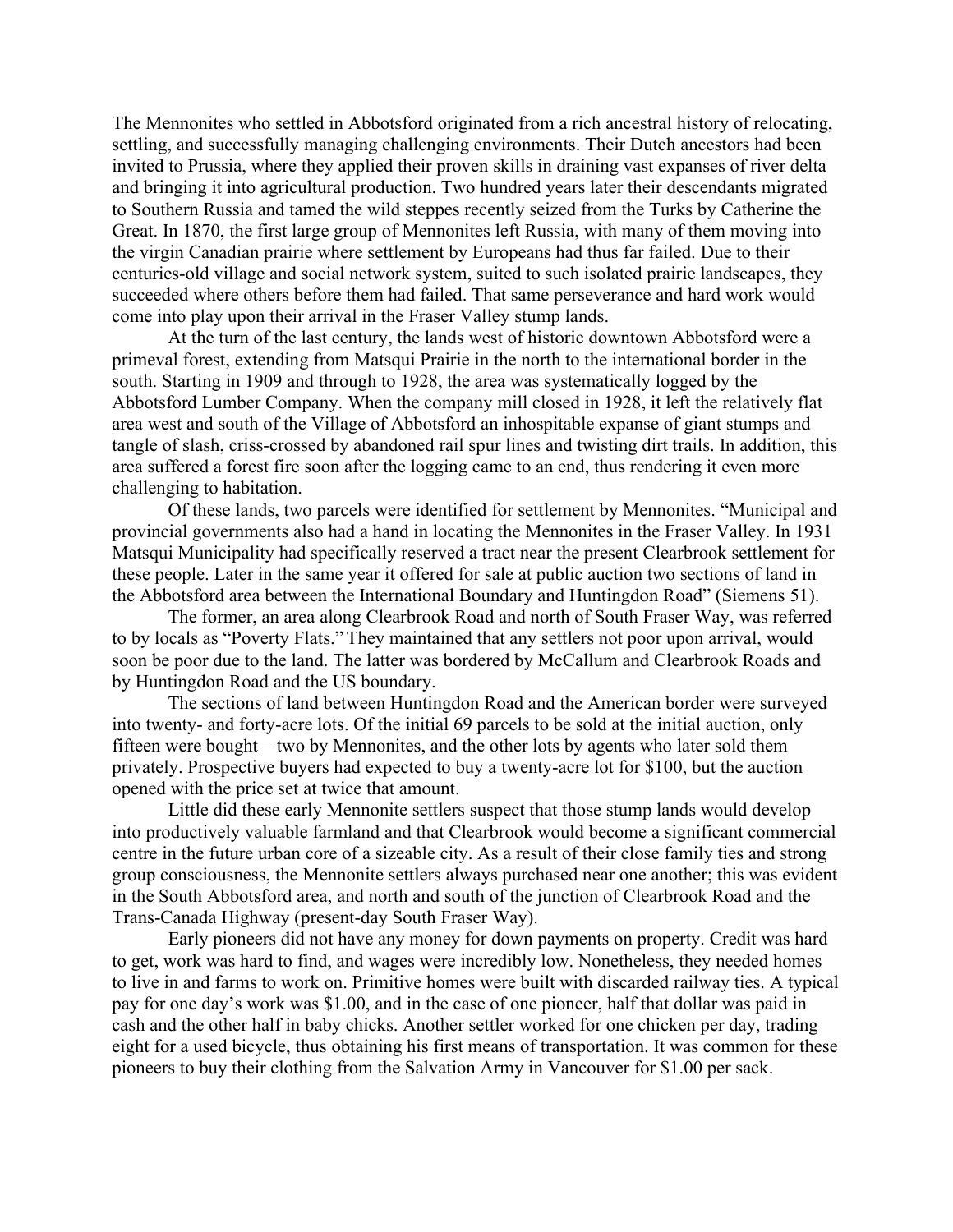After clearing stump land, planting strawberries was the cash crop of choice due to its short maturing period, good prices, and very productive soil (in the south Abbotsford area). While seeking to establish a livelihood through dairy, poultry or berry farming, most families found that the most favourable time for developing their own farms needed to be spent working elsewhere, as, for example, picking hops in the Sardis-Yarrow hop fields. This provided the main source of income for most of them, and therefore their own farms were developed more slowly than they would have preferred. They worked for local farmers and businesses, pooled their resources, and worked their land after their hours of employment. For those who could prove that they were unable to provide for their families, the local and provincial governments devised a plan whereby each family could earn \$40 per month by assisting ten days each month in the construction of roads.

Henry Willms arrived in 1931, settling on the north side of Huntingdon Road, west of Clearbrook Road, on what is now airport land, and where only three or four Mennonite families lived. He would later benefit from the sale of his farm for the development of the airport during World War II and acquire a larger acreage on Judson Lake at the south end of present-day Clearbrook Road. Willms was engaged in mixed dairy and poultry farming. In 1942 he, along with a group of fellow Mennonite settlers, formed a "Land Clearing Cooperative" and purchased a small bulldozer to help in the removal of stumps after they had been blasted with dynamite. "This venture gave the local economy a boost and within a short time more cattle were bought and raised, and better living quarters were built" (Riggins & Walker 155). Through another cooperative, this group of settlers operated a store for groceries and animal feed and provided fire insurance. Clearing the stump lands did not come without considerable threat to one's safety; one man lost his life due to a delayed dynamite fuse.

Another Mennonite pioneer, Heinrich Falk, arrived in the early 1930s. In his memoir he relates that a path for their vehicle first had to be hacked through the logged landscape from McCallum Road, along what is now Huntingdon Road, and finally to their newly acquired parcel of land (near present-day South Abbotsford Church).

Johann Friesen and his family of seven arrived in 1936 from Manitoba. He worked night shift at Evans Hatchery for \$2 per shift, but during the Depression years any job was appreciated. He was able to purchase forty acres on Huntingdon, near Mt. Lehman, where huge stumps were laboriously cleared by way of digging and burning. In 1942, after just having built new barns and a house, his land was needed by the airport, and so he too was forced to sell at a price most felt was not fair market value.

The growth of the Mennonite community was relentless. Based on provincial census data, voters lists, and Mennonite Church records, the following observation of the growth of the Mennonite population is drawn. In 1931, 1,085 Mennonites resided in the province of BC; by 1951, there were 15,387 Mennonites in BC, approximately 13,000 of whom resided in the Fraser Valley. By 1958, that number had grown to about 17,000, with the two single largest concentrations of Mennonites living in Chilliwack and Matsqui. With respect to Matsqui, the voters list of 1952 indicates that 34% of its voters were Mennonites. In 1947, approximately 300 people resided in "Poverty Flats," or what became known as Clearbrook.

In 1940, Minter's Service Station and Store stood on the southeast corner of the Trans-Canada Highway (South Fraser Way) and Clearbrook Road. Apart from that, only a few other businesses existed on "Poverty Flats," including a lumber yard, a book shop, and a sheet metal shop. The name of "Clearbrook" became common usage by 1948, but no one appears to know how the name came to be adopted. By the late 1950s, Clearbrook was described in the *Canadian*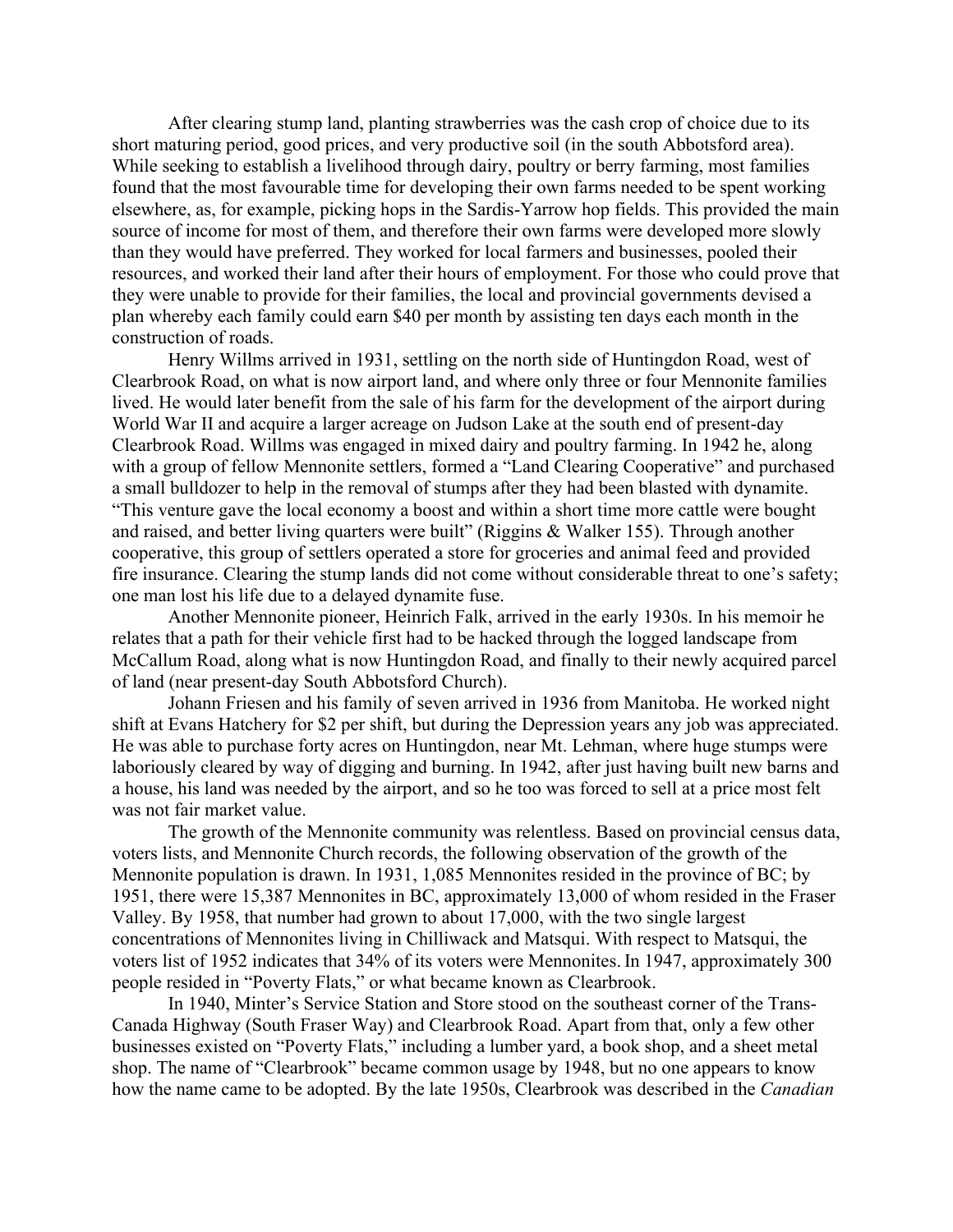*Mennonite* as the fastest growing Mennonite community in Canada. By 1967, the population stood at about 4,000, with many new businesses being attracted to Clearbrook. As the population grew, so did economic activity, along with necessary services. Evidence of Mennonite dominance in Clearbrook in the 1950s is best illustrated by the fact that "… one may quite easily shop for most of one's needs here without having to speak English" (Siemens 121). Of the 43 commercial services in Clearbrook in 1958, only eight were either owned or managed by non-Mennonites.

Notwithstanding their role in bringing this land into cultivation, acceptance of the Mennonites by the wider community was slow in coming. In fact, public opposition to the influx of Mennonites was readily apparent, especially during and immediately following World War II. "An editorial in the *Abbotsford, Sumas and Matsqui News* even suggested that 'between Japanese and Mennonite settlers, the Jap was the lesser evil in building up the community'" (Regehr 111).

# *2. Economic transformation*

Within thirty years of their arrival in Abbotsford, and from those very modest farming enterprises started in and among stump lands, a wide variety of enterprises emerged, some of which had not only local, but also provincial, national, and international significance. The economic activities of Mennonites would no longer be restricted to agriculture. A rapidly growing Abbotsford offered too many opportunities to ignore. In the post-war years there was "…a remarkable flowering of Canadian Mennonite entrepreneurship and economic diversification…. Almost all the Mennonites who took advantage of these new opportunities had grown up on farms. They knew and understood the farming community and were able to adapt and apply technological advances to solve specific problems and perform important tasks on the farm" (Regehr 149). From their earliest years in this community, Mennonite farmers gravitated to the "feather" industry. Not only did Mennonites play key roles in the development of the industry, but it is fair to say that, to this day, Mennonite farmers still dominate it. Today approximately 75% of all eggs produced in BC come from Abbotsford.

While farming was their initial focus, a growing population very quickly attracted entrepreneurial Mennonites to a wide variety of economic activities: farming and agricultural processing, retail and wholesale, transportation, construction, service industries, and professional services. This economic diversification materialized in the post-war years. "In the 1941 census almost 87 per cent of them [Mennonites] were still listed as rural residents. Thirty years later only 53 per cent were, and only a little more than half of those actually lived on farms" (Regehr 126).

This move away from the land, from the rural to the urban, would mark the beginning of the transformation of Mennonite society. The influence of the Church on individual lives weakened; interest in post-secondary education and the professions grew rapidly; and Mennonites involved themselves in the public square of the mainstream community.

### *Agriculture and agribusiness*

An early inspection tour of the 1930s reported that there existed a demand for table cream, milk, and butterfat, and that any dairy man within reach of Vancouver "can do exceptionally well" (Epp 225). For those early Mennonite settlers looking for economic opportunities, this led to the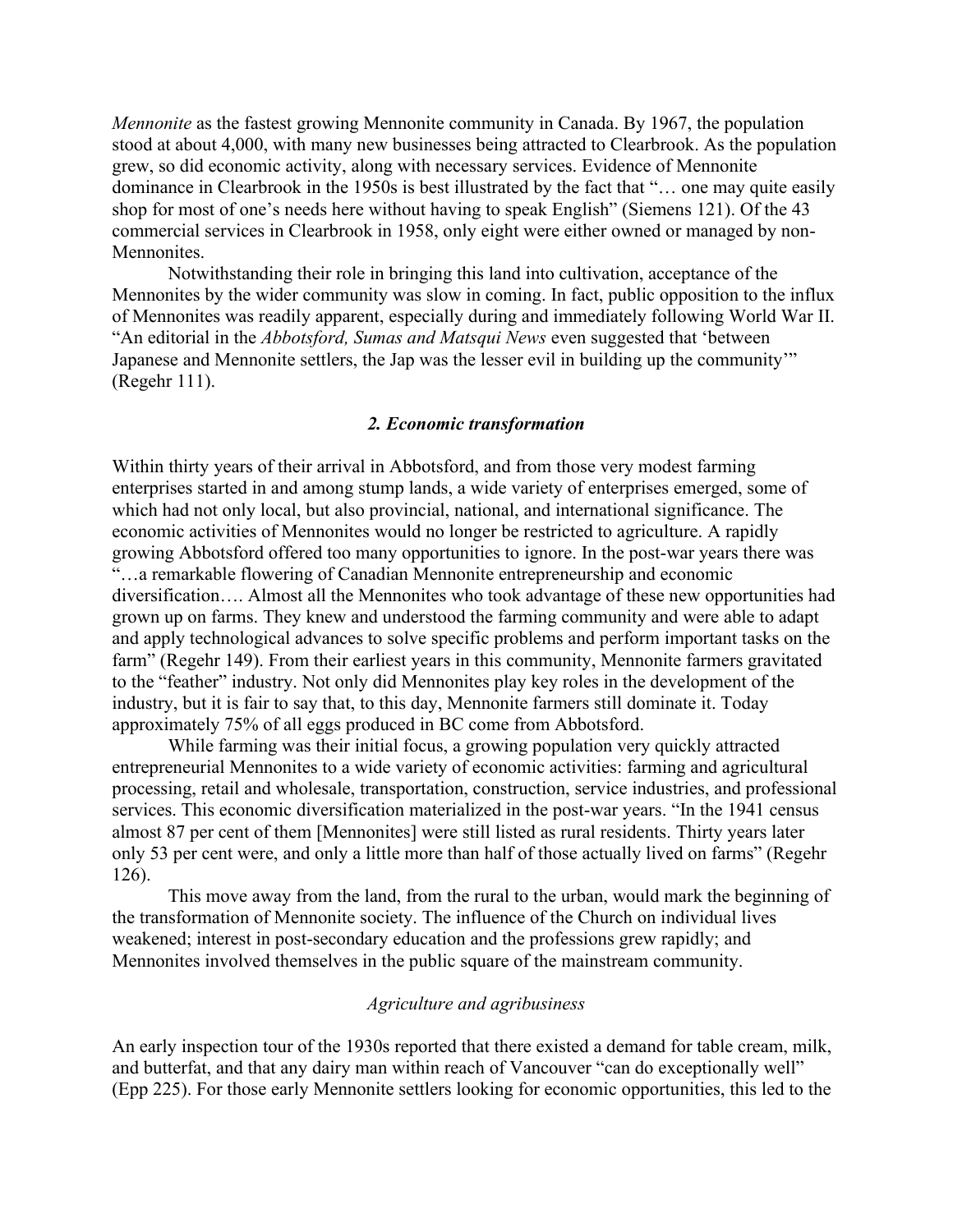conclusion that berry-growing and dairy farming would provide a viable agricultural opportunity. In addition, egg and poultry production were immediately recognized in the same vein.

Some of our earliest Mennonite settler families left an indelible mark on this community. One such family is the Johann Friesen family which arrived in 1936. From very modest beginnings and only a few hundred dollars in his pocket, Johann, and eventually several of his sons, established thriving agribusinesses in Abbotsford, including poultry and turkey farms, turkey breeding, a chicken hatchery, hog farm, dairy farm, two feed mills, and a John Deere dealership.

After having been bought out by the airport in 1942, the Friesens relocated to King and Emerson (Gladwin), where the hatchery business was born. Johann converted his house basement into a modest hatchery where, twice daily, he would turn the eggs and sprinkle with water to maintain adequate humidity.

John Friesen (son) maintained one of the largest laying-hen farms in Abbotsford. In the 1960s, he and a Chilliwack farmer traversed the province, convincing farmers to join in creating the BC Egg Producers Association, without which farmers could not hope to receive fair price for their eggs. In 1971, John Friesen accepted an invitation to become the John Deere dealer for Abbotsford, a company he later sold.

Peter Friesen (another son) established a distinguished herd of Holsteins which received several awards for its volume of milk production. He hosted a weekly *Farm Radio Forum*, broadcast over the Abbotsford radio station, from his own home. The half-hour programs offered information and advice on all manner of agricultural issues, usually followed by a discussion involving Friesen's neighbours or invited guests.

During his farming career, Peter Friesen served on the board of the Fraser Valley Milk Producers Cooperative Association (FVMPCA), including a stint as president. He became a member and chair of the British Columbia Dairy Foundation, a member of the board of Dairy Farmers of Canada, and a director of the Dairy Bureau of Canada. Friesen was also active in the Abbotsford Chamber of Commerce, where for nine years he served as chair of the Agriculture Committee.

In addition to dairy, Peter Friesen also built up a thriving chicken business and was one of the founders and first directors of the British Columbia Egg Marketing Board. By the time of his retirement in 1990 his contribution to agriculture was recognized both provincially and federally.

From 1956, Jake Friesen (another son) had shared ownership in Clearbrook Grain & Milling, started in Yarrow by Cornelius Funk, and by the late 1990s, he had assumed full ownership of the company. Today it is BC's largest and oldest family owned and operated feed mill. It is one piece of the Friesen Group of Companies, which has over 150 employees and operates two feed mills, a premix plant, retail store, laying hen hatchery and seven farms producing table eggs, hatching eggs, and broilers.

In 1988, Jake Friesen, along with a partner, established Pacific Pride Hatchery in Abbotsford. In addition, he owned the only turkey breeding business west of Winnipeg for several years. It is fair to say that the Friesen family has played a significant role in driving major decisions that have improved the poultry and dairy industries in this province.

*Processing plants*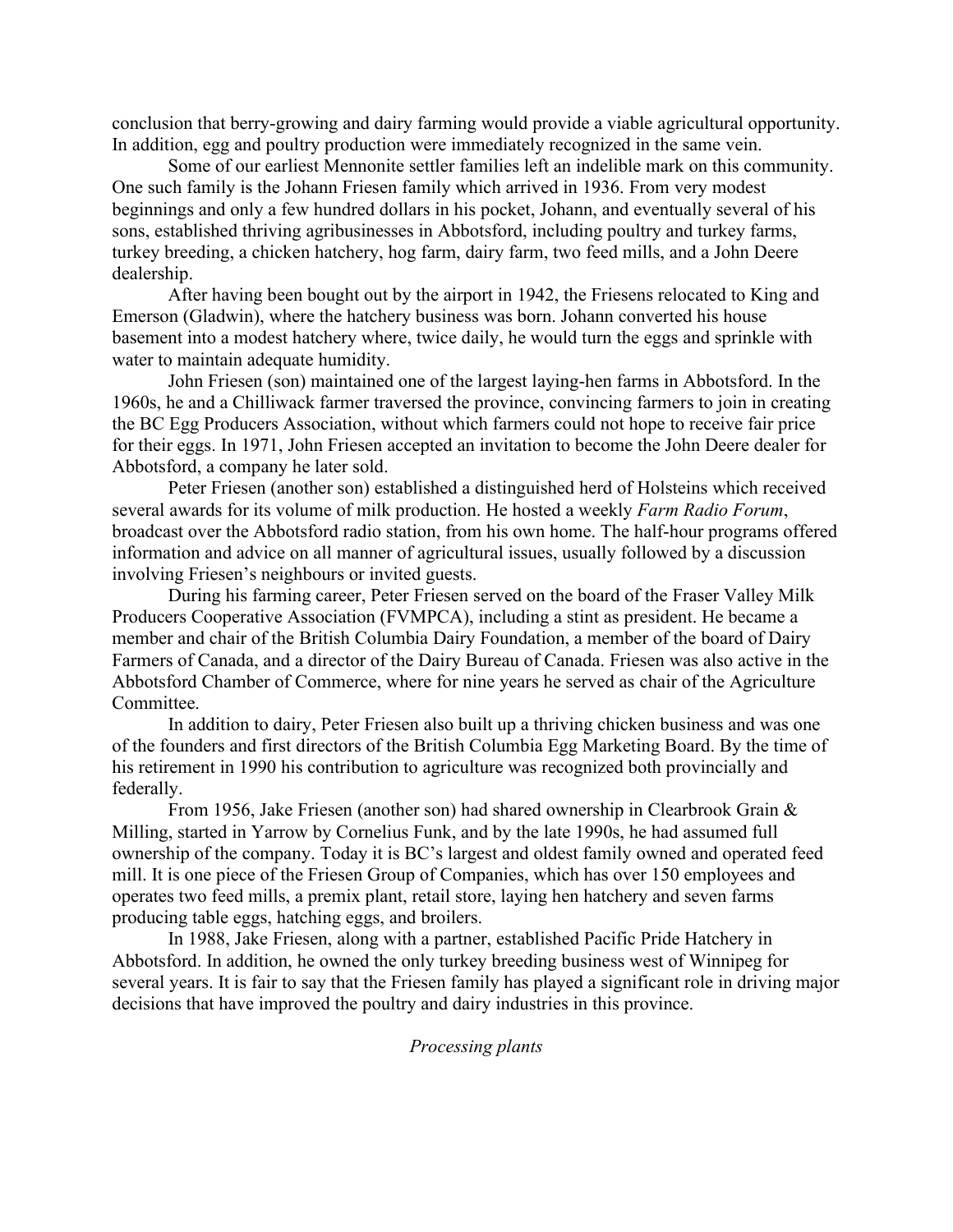As a result of the rapidly growing importance of the feather industry in Abbotsford, others were quick to enter the "production chain." One such early settler was Aaron Wiebe, who had an impact not only on this community, but also on the global stage. Arriving in the Fraser Valley in 1949, Wiebe established a poultry farm on 24 acres of stump-land on Mt. Lehman Road, which he cleared just as earlier Mennonite settlers had done in the South Poplar area.

Wiebe was one of the first chicken broiler producers in BC and became a major supplier of live poultry to Panco Poultry. In the 1950s, he introduced the broiler industry and highvolume poultry production. He expanded his poultry farming operations, Brookside Farms, to include egg grading, egg processing, and feed milling. A pasteurization process opened a vast new market for his business, and his egg processing business became the largest in Canada, with plants in British Columbia, Manitoba, and Ontario. His feed milling operation on Mt. Lehman Road was the base from which Ritchie Smith Feeds Ltd. was founded in 1968. He sold his majority shares in the firm in 1973.

Aaron Wiebe's entrepreneurship eventually impacted worldwide commercial achievements in the poultry, egg, biologics, and confections industries. Centred in Abbotsford, the biologics arm became a world leader with plants in Winnipeg and in Holland. It was eventually sold to a competitor.

Three different family enterprises arose from the base that Aaron Wiebe started. Rossdown expanded the live poultry production by integrating all the segments of breeding stock, broiler production, feed milling, hatching, processing and cold storage. Brookside took over the egg processing segment, developed high tech egg by-products for worldwide consumption, and introduced chocolate manufacturing (eventually sold to Hershey Corporation). La Belle used the egg-drying technology to produce dried colostrum and other egg by-products in California and Washington for distribution to world markets.

Aron Wiebe also left his mark on the social fabric of the community. He donated prime land and oversaw the construction and early management of Valhaven Home, a senior citizens complex, later to become part of Tabor Village, as well as the Sunset Subdivision Community for rural retirement.

Peter Funk arrived in Abbotsford in the late 1940s, moving to acreage on Walmsley Road, later expropriated for an airport improvement project. From a modest mixed farming operation, Funk transitioned to egg grading and established Fraser Valley Farms.

Based on a commitment from Woodward's to purchase his eggs, Funk started operations in a converted brooder barn with no refrigeration. As Woodward's grew, so did Fraser Valley farms, and over the next few decades, Fraser Valley Farms bought out the other three competitors. Together with their Vancouver Island depot, the Funks controlled eighty percent of the province's egg grading industry.

In 1972, Fraser Valley Farms, with no experience, began packing private-label jams for Woodward's, thus launching Funk and his sons into the jam industry. They later added peanut butter and honey. With the addition of Western Family and other private label accounts, Fraser Valley Farms developed a branded industry, resulting in the creation of Golden Valley Foods Ltd. in the late 1980s. In 1982 they moved the jam processing operation to their Marshall Road location. At their peak, the two enterprises employed approximately 150 and maintained a large fleet of trucks.

With the closing of Woodward's and growing interest from the BC Egg Producers Association to do its own grading, the Funks sold their egg grading business to BC Egg Producers, and, not long after, the jam business to E.D. Smith in Ontario.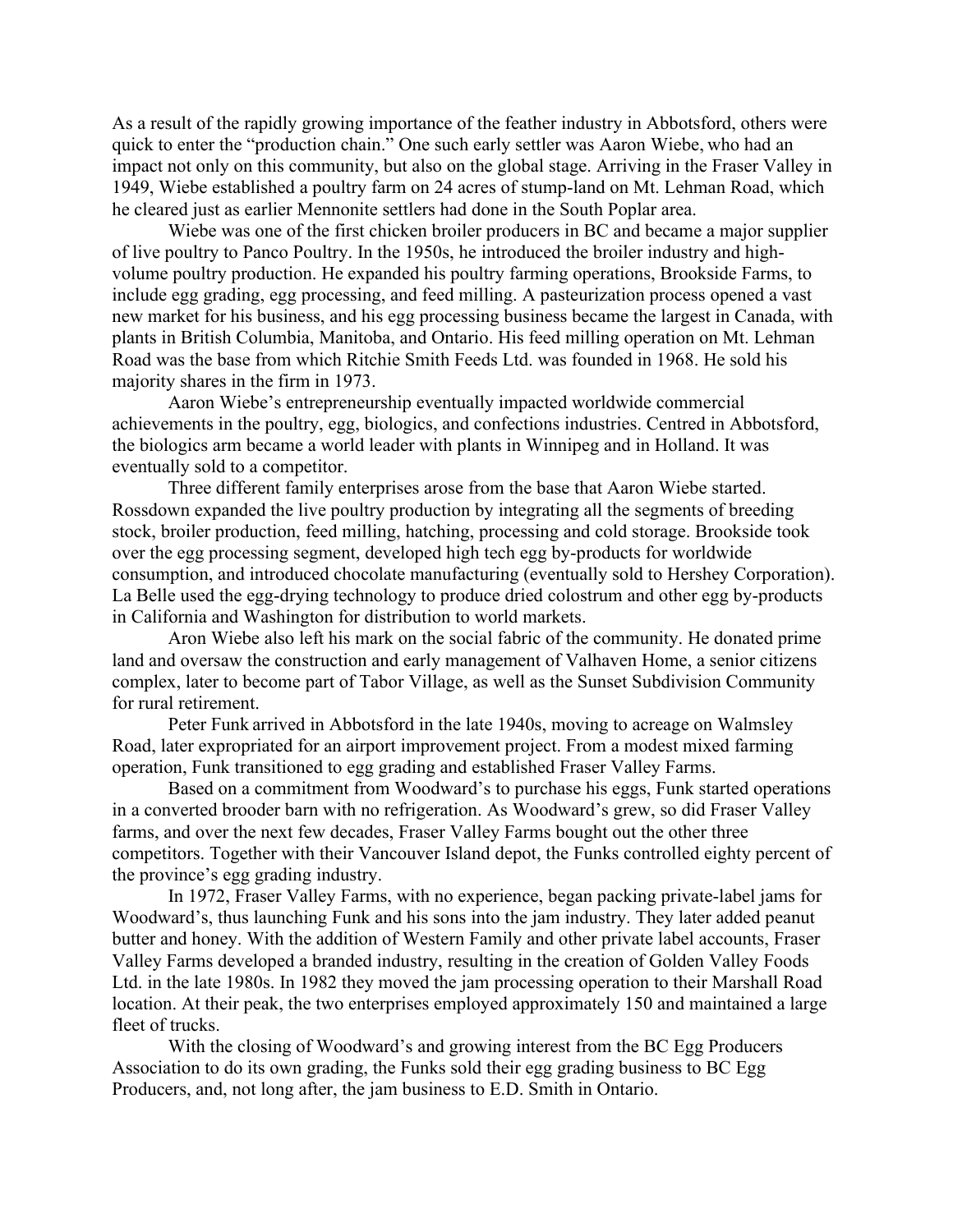# *Cooperatives*

Cooperatives significantly affected the economic life of many North American Mennonite communities. Mennonite farmers tended to join marketing cooperatives to dispose of their products to their best possible economic advantage.

In the Fraser Valley, it was berries. Abbotsford Growers Co-operative Union was the leading processor and packer of small fruits, primarily raspberries, in the Fraser Valley after 1947. It played a significant role in the economic life of numerous Mennonite farmers throughout the Fraser Valley, especially in the early years of Mennonite settlement in the Abbotsford area.

On 4 March 1948, Abbotsford Growers Co-operative Union was incorporated. The list of ninety charter members included exclusively Mennonite individuals from the surrounding area, including Abbotsford, Aldergrove, Clayburn, Matsqui, and Mt. Lehman. In fall of 1967 the plant at 31825 Marshall Road was built, serving Abbotsford Growers well into this century.

Although strawberries as well as blueberries were processed and packed at Abbotsford Growers, the main crop was raspberries. A total of 80,000 pounds was processed in 1948, increasing to a total of 16 million pounds processed at the Co-operative's peak in 1987.

While Mennonites were the pioneers in this berry enterprise, eventually non-Mennonites also joined the Co-operative. A steady influx of Indo-Canadians into the Fraser Valley resulted in a gradual change in farmland ownership and plant management, beginning in 1974.

For most of the past seventy years, Abbotsford had been widely regarded as the "Raspberry Capital of Canada." Today, raspberries have been largely replaced by blueberries.

#### *Transportation*

In today's world, good transport connections are recognized as having direct benefits to people, businesses, the environment, and the overall economy. This would have been equally applicable in those early years of this community's history. Two Mennonite trucking companies come to mind – Lepp Trucking and Vedder Transportation.

In 1946, Jacob H. Lepp and his family moved to Abbotsford, purchasing a farm on Jackson Road. In time, Lepp acquired a three-ton truck, the beginning of what would become the Lepp Trucking Company. Initially, he hauled hay to local farmers as well as berries for the Abbotsford Growers Co-operative. Lepp trucks hauled flats of berries from the farmers to the plant, and processed fruits to markets in [Vancouver](https://gameo.org/index.php?title=Vancouver_(British_Columbia,_Canada)) and beyond, including Bellingham and Seattle. Supplying berry farmers with fertilizer added to Lepp's trucking opportunities. In 1948, the great Fraser Valley flood created more opportunities: hauling cattle from the flood-ravaged areas to holding barns at the Abbotsford Airport, and then hay to feed the animals until forage crops could again be harvested.

In 1949, his son Henry assumed ownership. Lepp Trucking soon added cattle feed hauling and repair of flood-damaged dykes to its business activities. Henry's younger brother George soon joined him in the operation, which became authorized to transport goods anywhere in the Fraser Valley. Their fleet now stood at seven trucks. The building boom of the 1960s, particularly in what had been referred to as "Clearbrook Flats," gave Lepp Trucking a significant boost in growth. Lepp purchased Caterpillar excavating equipment to fill the demand for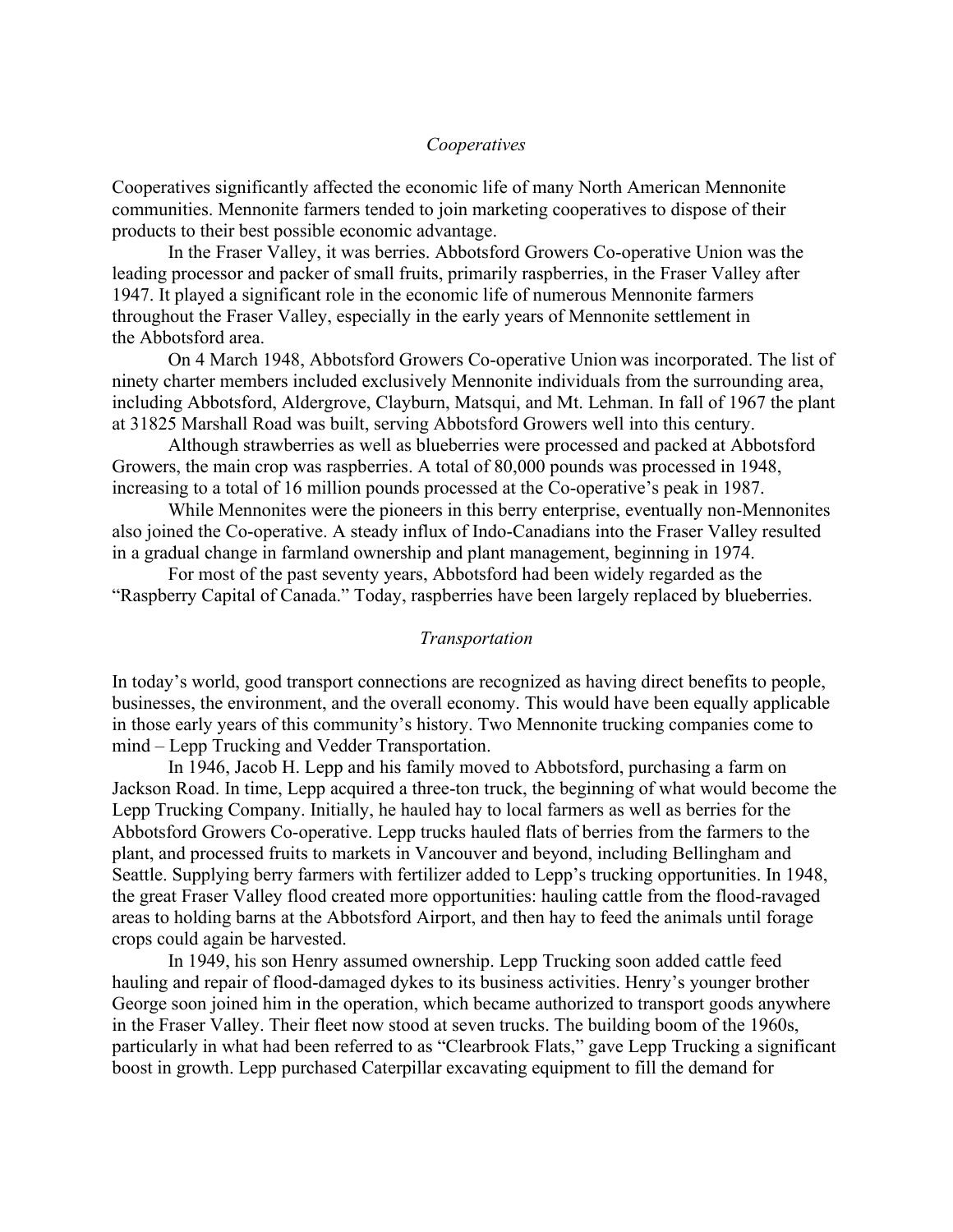basement excavations. By the late 1960s, most of the new house basements in Clearbrook were dug by Lepp equipment.

Lepp Trucking acquired other contracts, such as hauling sand from Abbotsford to a foundry in Vancouver, returning with coal for Abbotsford. In summer, Lepp trucks were busy hauling fruits and vegetables, including the transportation of watermelons and potatoes from Washington State. (One of those customers was this writer's father, Martin Loewen – Hub Produce Ltd). With the further addition of heavy-duty equipment to its assets, Lepp Trucking contracted with the Municipality of Abbotsford, building roads in summer and removing snow in winter.

In the early 1960s the new company headquarters was relocated from Abbotsford to the corner of South Fraser Way and Commercial Street in Clearbrook. By 1970, the company employed ten drivers during winter months, and more than twice that number in summer. During the decade of the 1960s, construction in the Fraser Valley was brisk, resulting in Lepp's addition of several low-bed trailers to haul heavy excavation equipment. Subsequently, the company was awarded several contracts in the construction of logging roads as well as highways. Lepp trucks were busy building, graveling and seal-coating new roads throughout BC.

What had been a highly successful, growing family venture in the Fraser Valley came to an end in 1973 when the company was liquidated. The business had expanded to the point where, according to Henry Lepp, "it was too big to be small and too small to be big."

Another important company, Vedder Transport, was founded in 1956 by four men, brothers Neil, John, and Jake Wiebe, and Pat Jansen, who pooled \$400 together, purchased one truck and proceeded to haul food goods from a local cannery to processing plants. Decades later, The Vedder Transportation Group's two trucking companies, Vedder Transport Ltd. and Can-Am West Carriers Inc., remain a family owned and operated company with its head office in Abbotsford. The firm owns a diverse fleet of over one thousand pieces of equipment that travel dedicated and irregular routes throughout Canada and the United States.

Vedder is probably the largest milk hauler in all of Canada, with the BC Milk Marketing Board as one of its largest clients. Vedder trucks pick up 1.4 million litres of milk every 24 hours, going on and off farms locally and throughout BC. In 2012, the company won an international award for implementation of natural gas trucks into its fleet, reducing its carbon footprint in excess of 27 percent.

#### *Trades and professions*

Prior to World War II Mennonites were conspicuously absent from many of the professions for a variety of reasons. Their European experiences of earlier centuries (persecution by state and church) drove Mennonites into a separatist and rural social life. "Professions were viewed as worldly pursuits of power, prestige, and status – at the very center of the worldly social system – and thus incongruent with the quiet values of humility and separation that were the hallmark of Mennonite life" (Kraybill 1). Cities were regarded negatively; they were regarded as a threat to the values Mennonites held dear.

While education had been quite widely promoted in the Russian colonies, schools were intended primarily – but not exclusively – for the purpose of teaching basic literacy. Some Mennonites were more progressive in terms of pursuing advanced education that might serve their local purposes.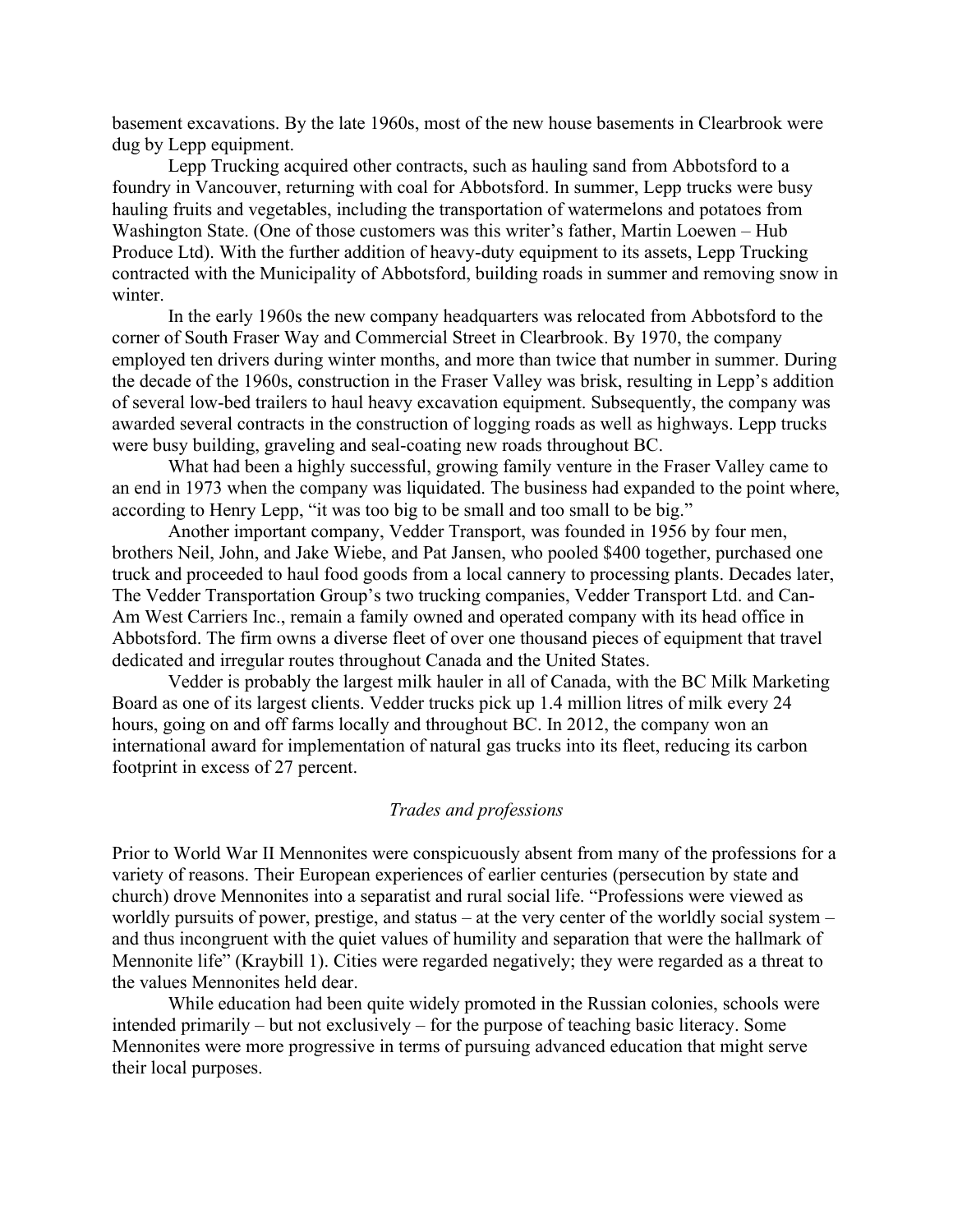Following World War II, there developed a growing rate of urbanization in Canadian society from which Mennonites were not immune. "The decline in farming (agriculture), the spread of urbanization, the rise in education and the cultural assimilation (acculturation) of many Mennonite groups in the last half of the 20th century nudged many members into professions" (Kraybill 1-2). Mennonite young people were drawn to post-secondary education, whether at Mennonite colleges or at public universities. Teaching and medicine, with their emphasis on humanitarian service, were the first professions to become widely accepted among Mennonites, since they were more aligned with the Mennonite service ethic. Soon thereafter, however, propelled by a variety of factors, Mennonites moved into virtually the full spectrum of professional life. As urbanization and educational levels grew, interest in farming declined, and by 1972 Mennonites had not only entered the professions but had penetrated them more heavily than the population at large. Likewise, their entry into the trades, which became their nonacademic alternative to farming.

#### *Construction*

Following the war, the greatest rate of growth in the community occurred in the Municipality of Matsqui, where Mennonites had first settled and continued to take up residence. Residential and commercial development mushroomed, and it was individuals of the post-war wave with names like Redekop, Wiebe, Braun, and Dyck, who were at the forefront of that development.

Albert and Louise Dyck moved to Abbotsford from Saskatchewan in 1947. For his livelihood, Albert was employed by Dueck Ready Mix. In 1962, he became a partner with Catermole in his own cement mixing company in Abbotsford, named Valley Rite Mix. By 1967, he had bought out his partner and was joined by son Ed and son-in-law John Wiens. Over the next few years, the operation grew from one plant on Walmsley Road to four, with plants added in Port Mann, Langley, and Chilliwack. The fleet of trucks grew from six to fifty-two. Valley Rite Mix served approximately 35 to 40 percent of the market in Abbotsford.

Expansion on the company property had resulted in the excavation of a 36-acre lake, which was ceded to the District of Matsqui on 5 November 1979 as a community park called Albert Dyck Memorial Park. A waterski facility at the lake has become a well-known venue for local and international waterskiing events. In 1985, the business was sold to Lafarge.

Dietrich and Katharina Rempel arrived in Abbotsford in 1934, settling in the stump lands of the Huntingdon area where they farmed strawberries. Three of their sons, Clarence, Ewald, and Edward, started a concrete business in the mid-1960s, Rempel Concrete, which benefited from their "open shop" philosophy. The firm became known as the largest open shop concrete company in the province, thanks to the Rempels' persistence in bidding, advocacy for open shop, and belief in treating their employees fairly. During the pivotal negotiations over who would build the Expo 86 projects – open shop or building trades unions – a critical compromise was reached. It was the first time in BC history that union and non-union companies worked together amicably on a site.

Over the years the Rempel brothers developed several other construction-related companies and branched out to areas across British Columbia and into Alberta. At its peak, Rempel operated 88 mixer trucks and had eight plants throughout the Valley and Lower Mainland. In addition, it had portable operations at Tumbler Ridge, Trail, Port Hardy, and Hedley, with a combined workforce of over 250. The business pioneered the "tandem-tandem"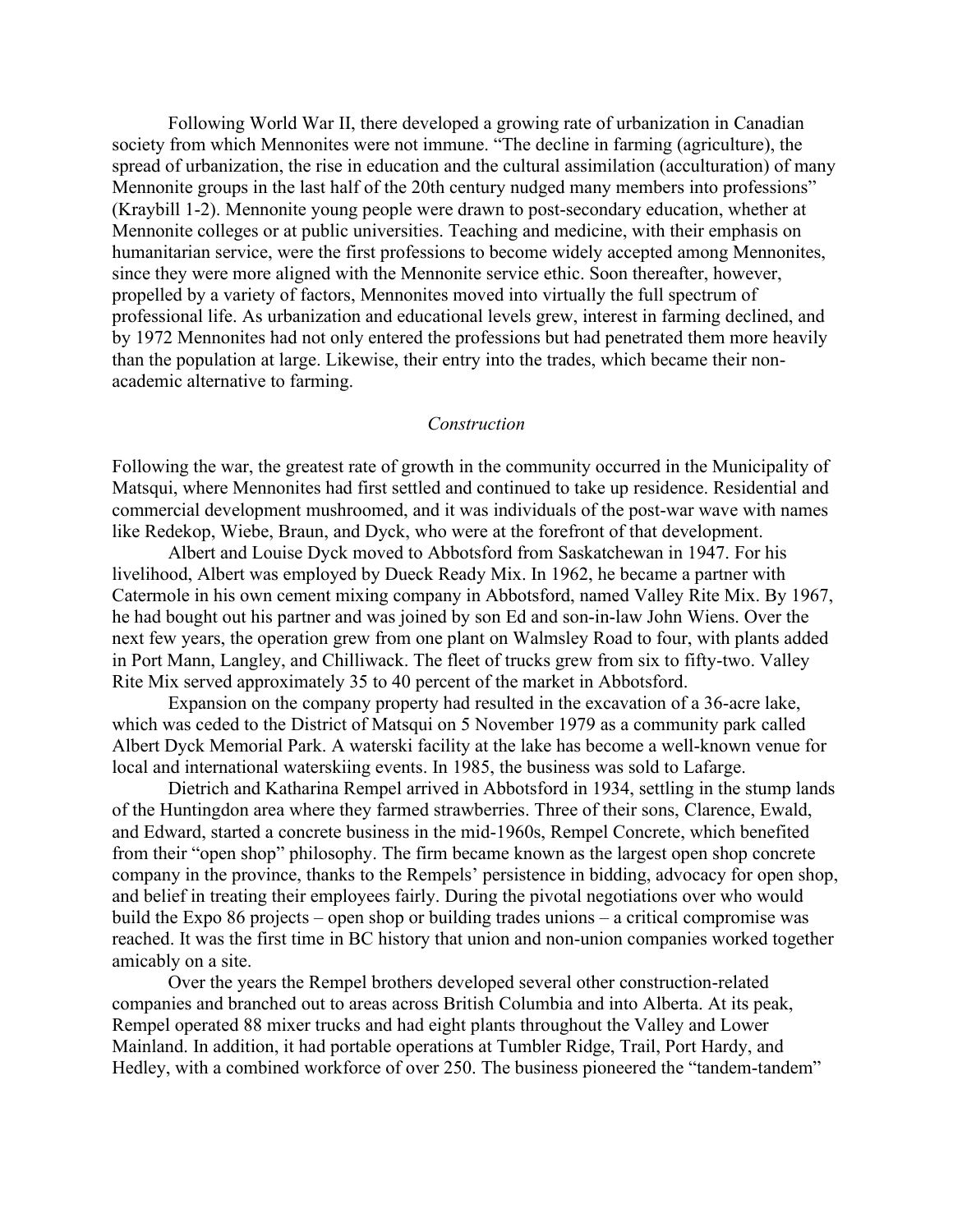concrete mixers in Canada and was one of the first in Western Canada to implement computerized concrete batching. In 1988, Rempel Concrete was sold.

Jacob and Maria Redekop and their family of four arrived in Abbotsford from the USSR in 1948, following the end of World War II. They initially took up farming, but by 1960, all three sons, Jake, John and Peter, became involved in the land development and construction industry in Abbotsford and throughout the Valley and Lower Mainland. Their local construction activities revolved around several partnerships, most notably Triple R and Wall & Redekop. Notable developments included Evergreen Village in Clearbrook and single-family residential along North Clearbrook Road – Fairfield Estates – and lands west of there. To this day, members of those families continue to shape this community.

David Wiebe moved to Abbotsford from Manitoba with his parents in the early 1950s, and began framing houses during the 1960s, soon after leaving high school. Operating initially as a one-man operation, Dave Wiebe eventually became one of the most prolific residential home builders in Abbotsford, and particularly in the Clearbrook area. At a time when environmental issues were of little concern, Wiebe conscientiously avoided waste. "It is estimated that he built several thousand homes in Abbotsford, probably more than any other builder. Various streets in Abbotsford are graced by his impressive residential complexes with their distinctive architectural style" (Redekop "Wiebe" 1-2). His industriousness and concern for affordable housing resulted in him becoming Abbotsford's largest rental property owner. Not only did David Wiebe become one of Abbotsford's most prolific builders, but he has also left an indelible mark on this community with his philanthropic lifestyle, which he practised in private and with humility. George Braun, another post-war immigrant from Eastern Europe, arrived in Abbotsford in 1953 via Paraguay. Initially a labourer for a railway construction firm, he worked his way up to general superintendent, and in 1961 founded his own company, G. Brown Contracting Ltd., which later became Pacific Northern Rail Contractors Corporation in 1975. In 1979 George's four sons joined him as active partners in the enterprise and it eventually grew to become the largest railway contracting company in Canada. While the company's activities, for the most part, occurred outside this community, the firm did provide employment for locals.

Simultaneously, the Brauns and Peter Siemens were investing heavily in this community, developing a significant number of residential and commercial spaces, including McMillan Bowl, Glen Mountain, and the large block of land at the northwest corner of South Fraser Way and Clearbrook Road.

### *Commercial and retail*

The establishment of the Clearbrook Board of Trade in 1949 is testimony to the sudden surge in population and economic growth that Clearbrook experienced in the post-war years. It is also further testimony to the increasing abandonment of farming as a way of life for Mennonites. Within ten years, the Board grew from the initial fifteen members to 75, and very quickly made its impact known, securing a new post office, incorporating Clearbrook Water Works in 1953, establishing a firehall, and successfully lobbying for sidewalks and traffic lights.

In keeping with a history of cooperatives within the wider Mennonite experience, the Clearbrook District Mennonite Savings Credit Union (CDM) was created and incorporated on 10 March 1958 to serve the growing Mennonite population of Clearbrook. Under its original bond, the credit union provided financial services exclusively to the Mennonite community. CDM was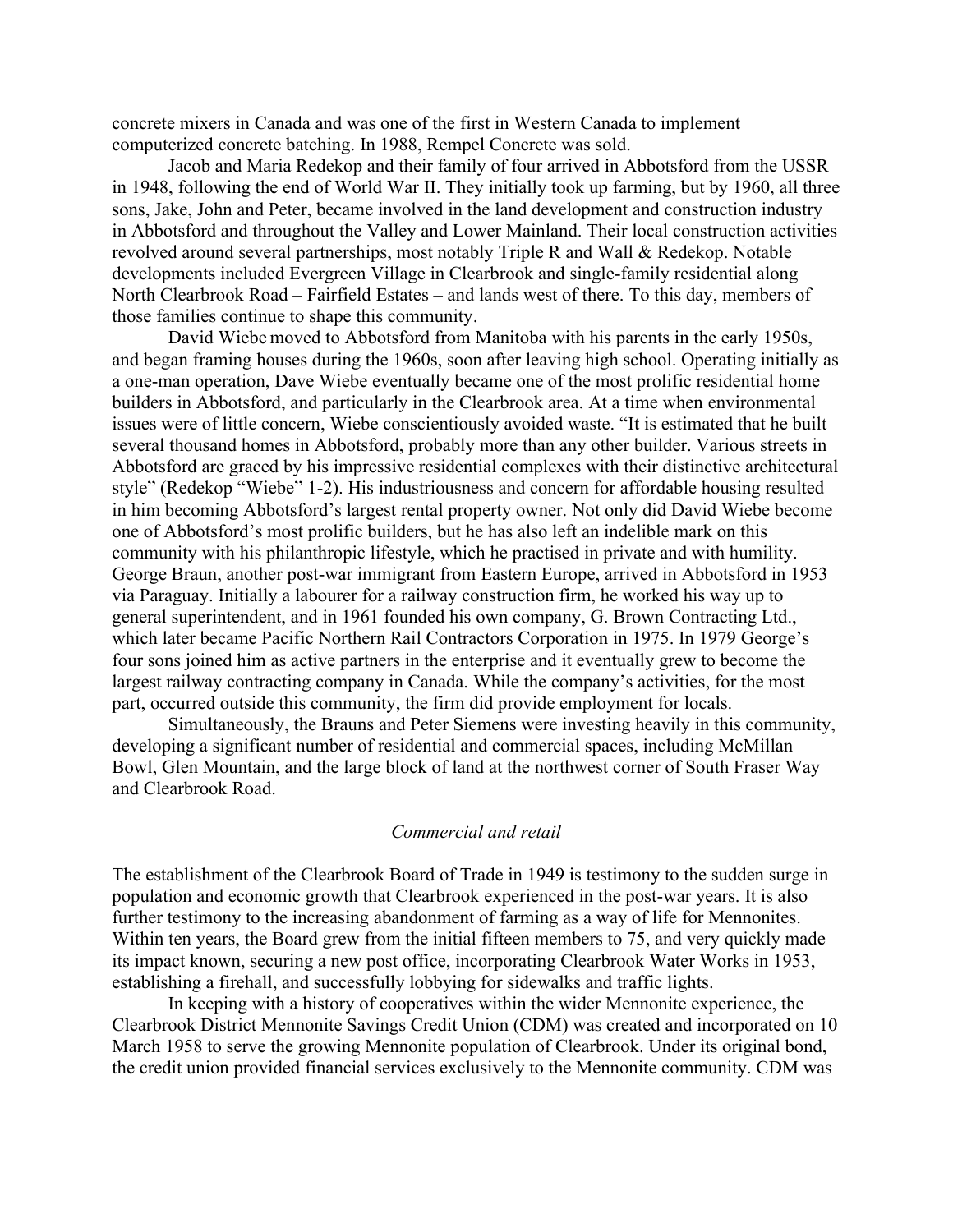founded by two key people, George Loewen and Jacob J. Klassen, former members of the East Chilliwack Credit Union; they had recently moved to the Clearbrook area.

By 1974, membership had grown to over 3,200. As CDM began to succeed and evolve, leadership instilled the credit union with community-first principles that ensured its original mandate to serve its members would not be forgotten.

In preparation for a possible merger, CDM publicly changed its name to Clearbrook Credit Union in 1970, and its bond to common, allowing non-Mennonite community members to join for the first time. This allowed the credit union to provide service to a growing constituency in British Columbia's Fraser Valley while still maintaining its local priority.

Following the name change, the Clearbrook Credit Union enjoyed more than a decade of successful operations in the Fraser Valley. Its assets grew rapidly, increasing from \$8 million in 1974, to more than \$50 million in 1982.

Due to the economic recession of the early 1980s, Clearbrook Credit Union and East Chilliwack Credit Union, which shared similar philosophical and cultural roots, merged on January 1, 1983 under the name First Heritage Savings Credit Union. This merger enabled First Heritage to provide service throughout the Fraser Valley.

First Heritage now served a member base of over 60,000. Through another merger in 2001, First Heritage joined with Delta Credit Union to become Envision Credit Union, and in 2010, Envision Credit Union merged with Penticton-based Valley First Credit Union, though both organizations continued to operate as divisions of the newly created First West Credit Union. By 2011, Envision Financial provided service to the Fraser Valley community through 21 branches and twenty insurance offices.

Peter G. Dueck grew up in Boissevain, Manitoba and moved to the Fraser Valley after World War II. He was a visionary and successful entrepreneur, co-founding Dueck Building Supplies with his father and brother in 1947, and establishing locations in Clearbrook and Chilliwack. Peter took over Dueck Building Supplies in 1956 and expanded the business to include Hope, Langley and Burnaby. At its peak, Dueck Buildings Supplies employed approximately 120 people. In 1977, Peter sold Dueck Building Supplies to Lumberland, which later became part of Rona.

Dueck also developed several other major businesses: Dueck Homes, which produced prefabricated homes sold throughout BC, and Dueck Industries, which manufactured windows, sold throughout Canada. He later branched out into commercial property development in the United States. As a developer, his vision led to the development of Seven Oaks Mall, West Oaks Mall and Clearbrook Town Centre in Abbotsford.

In 1944, Dietrich Wiebe and family moved to a farm on Mt. Lehman Road. After several years of farming, Dietrich entered the retail business, first operating stores on McCallum Road and then in 1952 on the Trans-Canada Highway in Clearbrook. In 1956, Dietrich, together with his children, purchased land and built the first shopping centre in this community, modelled after the larger Vancouver malls. In 1958, this shopping centre on the northwest corner of Clearbrook Road and Trans-Canada Highway (South Fraser Way), opened with the Wiebes' IGA store as the anchor tenant, and hosting the Canadian Imperial Bank of Commerce, the first major bank in Clearbrook. The Wiebes had introduced "cutting edge" marketing to the local area. The store was flooded with customers on opening day, and business surpassed all expectations. The local Abbotsford newspaper described their approach as "mass merchandising with personalized touch." The operation was a family affair, with seven children involved: Jake and Dick in the meat department; Hank in produce; Mary, Helen, and Ann at the checkout and stocking shelves;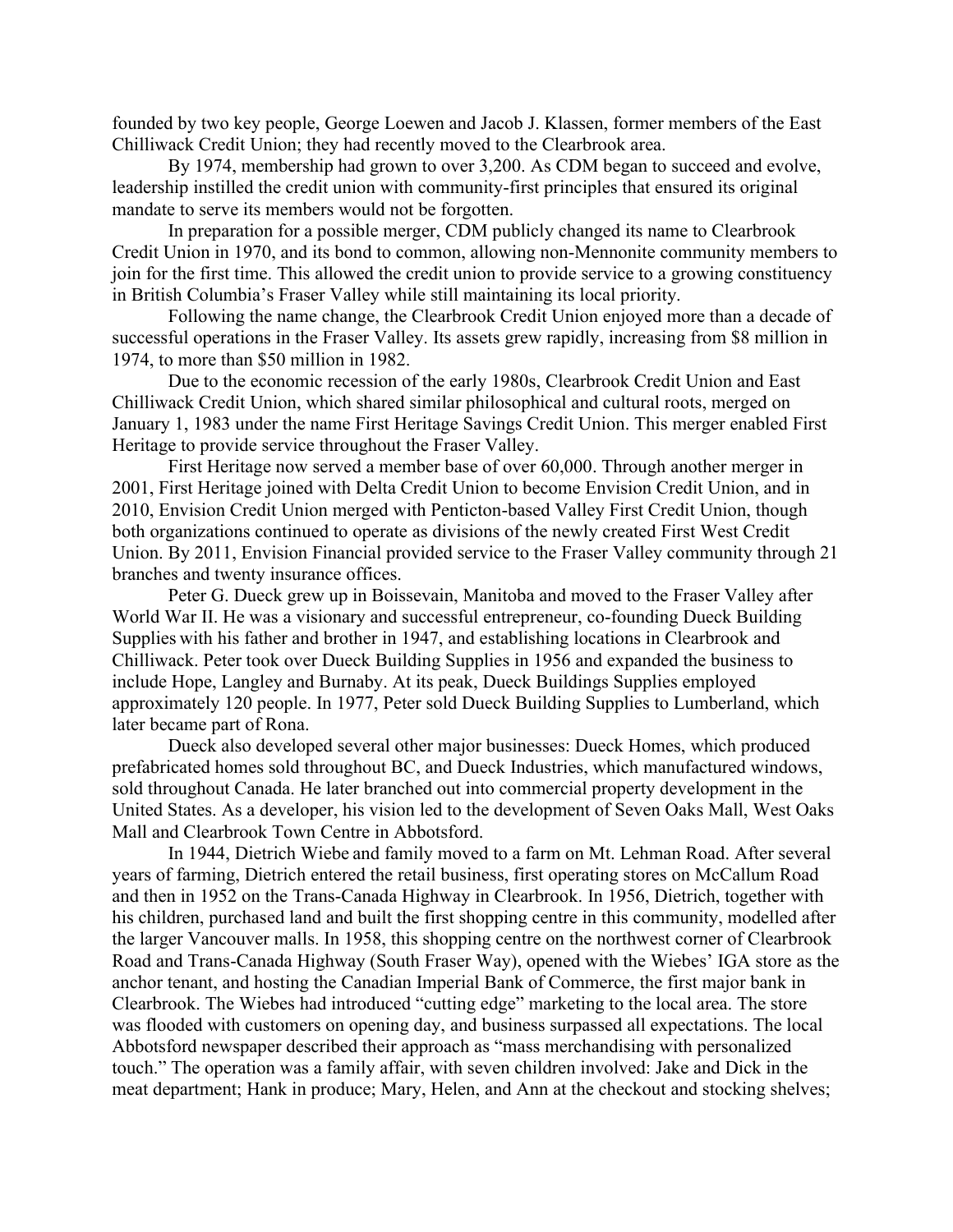and Chuck in the bakery and, eventually, as store manager. If the 1950s were a period of rapid economic growth in Clearbrook, the Wiebe family's shopping centre was a major driver of that growth. Chuck Wiebe went on to serve a total of fifteen years in local government, first on Matsqui Council and later, Abbotsford City Council.

Cornelius Funk had started a feed/grocery and feed mill business in Yarrow, and in 1955, sensing opportunities for expansion, the Funks decided that establishing a business presence in Clearbrook would be desirable. The business was moved to the corner of Clearbrook Road and South Fraser Way (then the Trans-Canada Highway). Three years later a new store was built on this property, and in 1967 the sausage operation moved from Yarrow to Clearbrook. The business became known for its sausages, cooked spareribs and other specialties. Local hunters could bring their game to be dressed and prepared for cold storage. Many Clearbrook residents appreciated the home delivery services and ethnic baking supplies which for years were Christmas staples for the community. The store in Clearbrook was sold in 2008, thus concluding a business that had been in the Funk family for four generations.

#### *3. Social transformation*

Historically, the Mennonite community had been centred around its churches, and during the earlier decades that was also true for the Mennonite church communities in the Abbotsford region. "The widely scattered settlements of the immigrants, and indeed of all Canadian Mennonites, reinforced their traditional dependence on the *Gemeinde*, the local congregation, as the ongoing source of that faith and culture without which they saw no meaningful future for themselves or for their children" (Epp 237). From two distinct conference churches (Mennonite Brethren and General Conference Mennonite), South Abbotsford Mennonite Brethren (1932) and West Abbotsford Mennonite General (1936), numerous daughter churches were born.

Very soon after their establishment, these churches united around common social and religious concerns, resulting in the establishment of institutions that have played a key role in Abbotsford's social transformation: schools like Mennonite Educational Institute (MEI) and Columbia Bible College (CBC); personal care homes and retirement living like Menno Place and Tabor Village; care for the physically and mentally challenged through Communitas; and opportunities for social engagement through Mennonite Central Committee (MCC). Mennonites were no strangers to the establishment of such institutions; they had been a long-established ethic and feature of their community life in Russia. The collective imprint of these institutions on the social fabric of this community is difficult to measure but nonetheless substantial.

## *The faith community*

South Abbotsford Mennonite Brethren (MB) Church has the distinction of being the first Mennonite church established in the Matsqui-Abbotsford area. The church formally organized on 1 May 1932, in a meeting at the Farmers Institute Hall on Clearbrook Road. After the congregation divided into North Abbotsford MB Church (Clearbrook MB Church) and South Abbotsford MB Church in 1935, South Abbotsford built its first structure on the corner of Huntingdon and Gladwin Roads. The church experienced continued growth and the congregation purchased property on the corner of Huntingdon and Columbia Roads, where a newly constructed sanctuary was completed in October 1954. A subsequent building program in the 1990s resulted from an additional surge in attendance.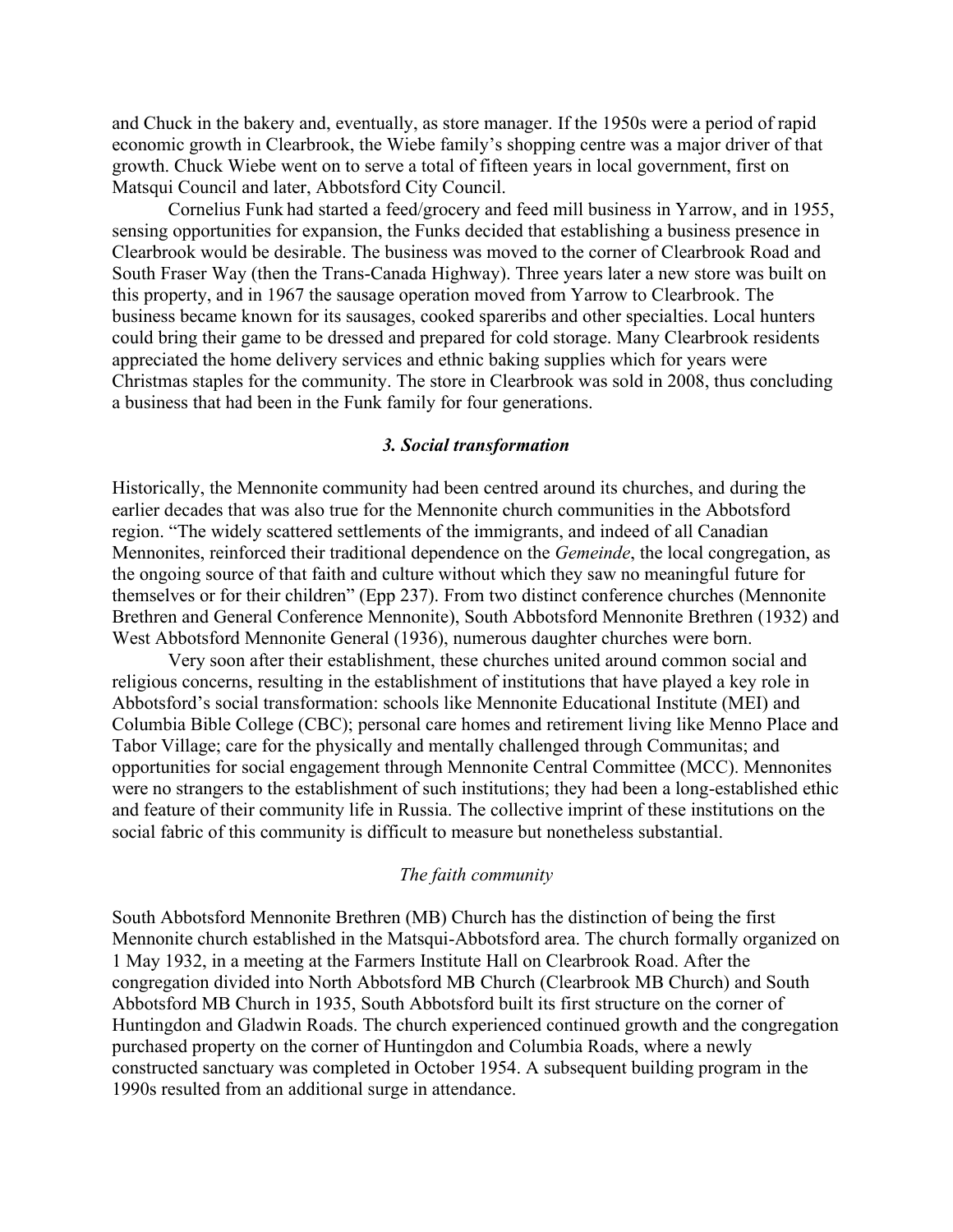This congregation's members helped establish numerous daughter churches: Matsqui, East Aldergrove (Ross Rd), Otter Road, Central Heights, Bakerview, and King Road Mennonite Brethren Churches.

The congregation started South Abbotsford Bible School in 1936, which later became Mennonite Brethren Bible Institute/Columbia Bible College; and in 1944, the Mennonite Educational Institute (MEI), which was first housed in this church. The church continues to have a significant impact on this community through its large membership and numerous programs. Today MB churches in Abbotsford number thirteen.

Early Mennonite settlers of the General Conference Mennonite Church affiliation initially met in homes or joined in worship with the Mennonite Brethren. The West Abbotsford Mennonite Church formally organized on 15 November 1936 and was initially called Abbotsford Mennonite Church, becoming the first congregation of that conference in the Abbotsford-Matsqui region, with a membership of 45. The church's first structure, on a piece of donated land at the corner of King and Townline Roads, was built with lumber from the dismantled Mill Lake Lumber Mill. Construction of a church building measuring 24 by 40 feet (7.3 x 12.1 metres) began in the fall of 1937.

Due to dramatic growth, two building expansions occurred in 1946 and 1949 to accommodate the influx of post-World War II refugees, and by 1952 it too was overflowing. During the next two decades daughter churches were established: Peardonville, Clearbrook, and Eben-Ezer. In addition, a Sunday school mission in Sumas Prairie grew into an independent Prairie Chapel. In January 2009, West Abbotsford and Wellspring Christian Fellowship churches dissolved and formed one congregation under the name, Level Ground.

From those initial two churches started in the 1930s, expansion has been such that today there are eighteen Mennonite churches in Abbotsford; church members are from diverse ethnic backgrounds.

## *Education*

Within years of establishing their congregations, Mennonites focused on the establishment of Bible schools, and, soon thereafter, high schools. Such institutions, it was felt, would shield young people from the prevailing secularism and provide a generous supply of workers for local church ministries. "Mennonite Separatism and denominationalism were at least partly rooted in the positive impulse towards self-preservation, through the winning and keeping of the young people" (Epp 447).

Their communities of origin (southern Manitoba and the USSR) contained wellestablished Christian schools. Mennonites "…believed that schools had a responsibility to prepare children for a productive life as adults and also to preserve and perpetuate the religious and cultural values of their communities and congregations" (Regehr 223).

This is not to say that the early Mennonite settlers of Abbotsford spurned all public education. On the contrary, their children attended local public elementary schools, and mostly public high schools as well. Mennonites recognized the role of public schools, whether intentional or not, to "… integrate children from many racial, ethnic, and religious backgrounds into the mainstream of Canadian life" (Regehr 224). Church leaders, nevertheless, continued to maintain the importance of their private schools, particularly to the older youth.

While the educational institutions begun by Mennonites in the early years served almost exclusively their own youth, and were intended primarily to safeguard the Mennonite values so dearly cherished, political and social forces over time have worked not only to facilitate the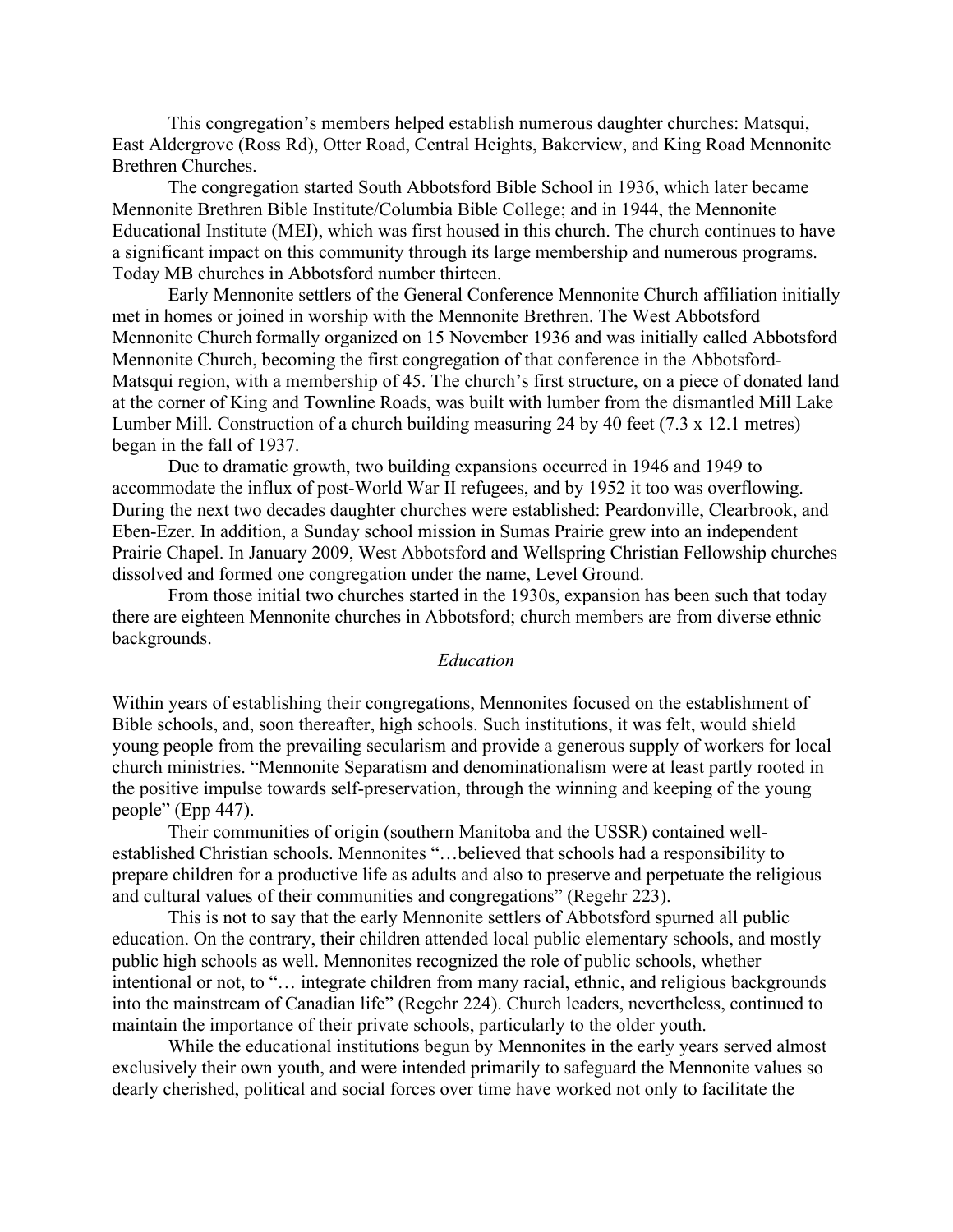integration of Mennonites into mainstream Canadian society, but have also been at work to open up these institutions to be inviting and inclusive to those from outside the Mennonite community. In doing so, these schools have had a significant impact on the social fabric of the wider community.

## *Columbia Bible College*

A vision for a Christian school, first expressed in 1932, came to life on 26 September 1936, with the enrolment of some thirty students. In 1943 a vacated tabernacle on Marshall Road was purchased and was moved onto the South Abbotsford MB church property.

In 1948 the first graduates of the Bible school provided the evidence that it indeed represented a valuable investment, as these students took on ministry responsibilities in local congregations and in the wider mission of the denomination.

The school moved from its location on the South Abbotsford MB church property to Clearbrook in 1955, when the Bible School Society purchased land on Clearbrook Road. By the end of the 1950s several smaller Bible schools ceased operations and merged into this one school, the Mennonite Brethren Bible Institute (MBBI). During the 1960s, the School saw modest growth.

Within a few years of MBBI's founding, the other Mennonite Conference was also pursuing the establishment of Christian schools for their youth. Several local Mennonite congregations belonging to the Conference of United Mennonite Churches of BC had established *Religionsschulen*, or schools of religious instruction, and others were established throughout the Valley in following years. In 1940, a four-acre tract of land was purchased next to the West Abbotsford Mennonite Church on King and Townline, and Bethel Bible Institute (BBI) came into being in 1946.

Over the next two decades Bethel developed a strong school identity, with fluctuating student enrolment. BBI served some six hundred students, with one hundred of them graduating, and successfully achieved its goal of helping "the local church equip its members for work in the various avenues of Christian service" (Giesbrecht & Thiessen "Bethel" 2).

During the decade of the 1960s both MBBI and BBI experienced significant stresses, including rising operating costs, aging facilities, declining enrolment, and student demands for a more satisfying, relevant learning experience.

On 2 May 1970, the Mennonite Brethren Conference of BC and the Conference of Mennonites in BC amalgamated the two schools into a single institution, Columbia Bible Institute (CBI), under a five-year agreement. Enrolment increased notably.

Subsequently, a full partnership between the two conferences resulted in 1982. An ambitious offering of courses and programs was launched. Within five years, the school was upgraded to college status, with the school renamed as Columbia Bible College (CBC). On June 26 of the same year, the BC Legislature, with the passing of the Columbia Bible College Act, legally authorized the College to grant theological degrees.

During the early 1990s CBC also gained full accreditation with the Accrediting Association of Bible Colleges. By the end of the decade a confident College was offering baccalaureate degrees in eight majors with a student enrolment approaching four hundred. Satisfaction inventories confirmed that the College was convincingly meeting student needs.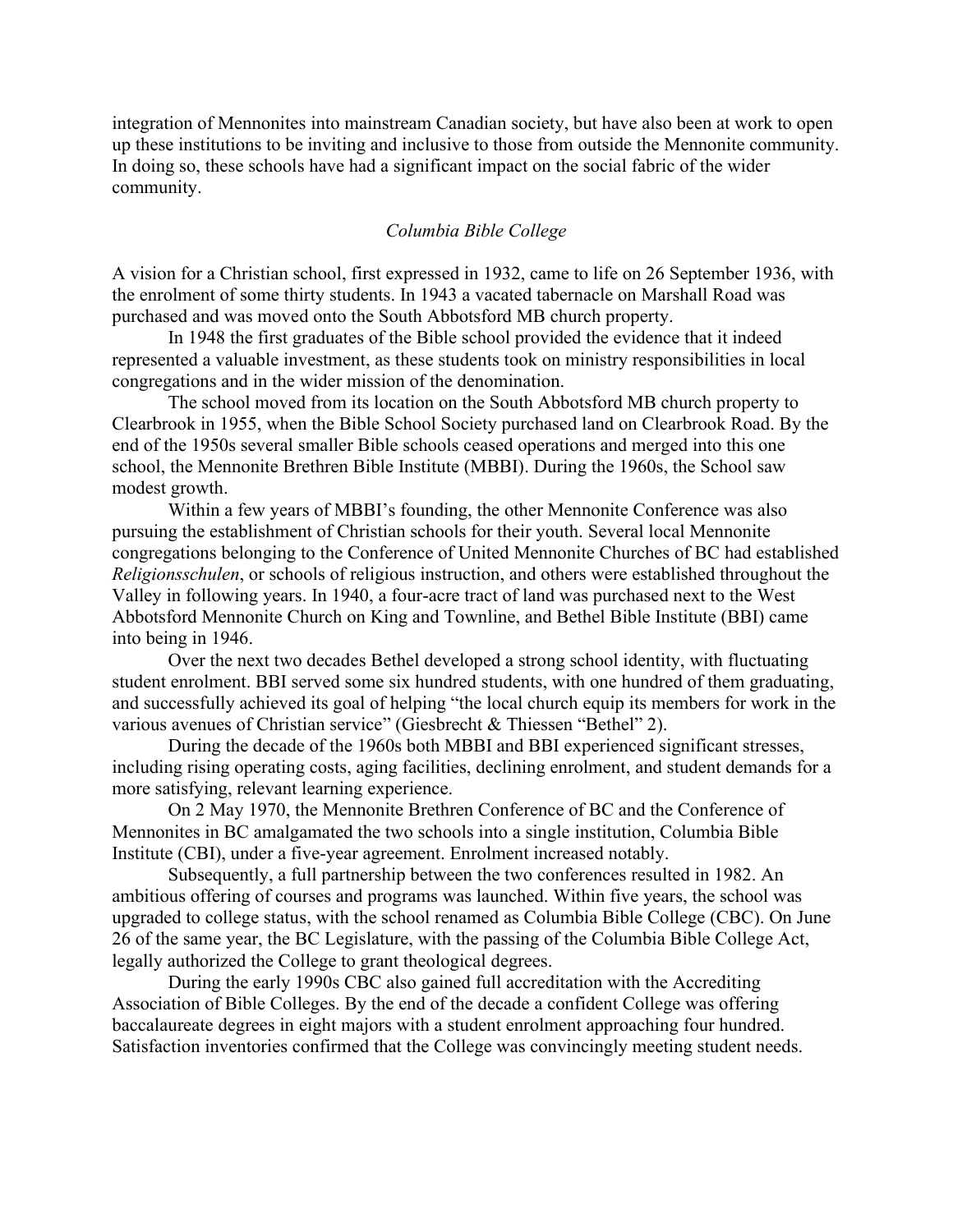In 2009 CBC served a student population of 530 of which about two-thirds came from non-Mennonite traditions. The College offered six majors at the baccalaureate level, seven majors for the two-year diploma and four options for the one-year certificate.

In its seventy-year history the school has lost much of its earlier ethnocentric flavor, although it retains an evangelical-Anabaptist identity. Clearly, this institution bears witness to the enduring influence that Mennonites have had in this community.

## *Mennonite Educational Institute (MEI)*

In his 1950s research, Alfred Siemens writes, "Probably the most important central point of attraction for the entire group [Mennonites] is the Mennonite secondary school in Clearbrook, known as the Mennonite Educational Institute" (110). It is not an overstatement that MEI was at one time the centre of Mennonite "culture" in the Clearbrook community, primarily as a result of being home to the largest auditorium not only in Clearbrook, but for much of the Fraser Valley. MEI's auditorium became the common meeting place for all Mennonite congregations in and around Abbotsford.

MEI had its beginnings in 1944 as a result of the concern of local leaders that "our studious young people are forced to seek their higher education in institutions that are not in harmony with our principles of faith" (Hugo Friesen "Mennonite Educational Institute" 1). With the support of seven churches, government approval from Victoria was sought and granted on three conditions: the government would give no financial support, qualified teachers must be engaged, and the English language must be used. With these agreements in place the decision was made to move forward.

The first students were accommodated in an addition to the South Abbotsford Mennonite Brethren Bible School at the corner of Huntington and Emerson (Gladwin) Roads, at the centre of the stump lands recently settled by Mennonites. Because of conscription, student enrolment was kept to 44, which made it difficult for the \$80.00 per student tuition to cover costs of salaries, even though the teachers were paid fifty to seventy percent less than in the local school district.

In 1945 a two-acre plot was purchased in Clearbrook at the corner of Clearbrook and Old Yale Roads, where a series of construction projects grew the school to include Grades 7 to 13, with approximately 300 to 400 students. Initially religious education courses were taught in the German language, but the forces of assimilation into the general Canadian culture were ubiquitous. English became universal and French was introduced as a foreign language option in 1978, although German continued to be available.

Due to a steadily growing student population and availability of government funding in the late 1970s, the decision was made to build a new secondary school at the north end of Clearbrook Road on an eighteen-acre plot. It was ready for operation in the fall of 1980, with two more expansions in the following years, bringing enrolment to 790 by 1994. In 1997, an elementary school was built, followed by the construction in 2004 of a middle school. Today the combined enrolment stands at about 1,600 students.

Since the late 1950s, MEI has developed a reputation not only in academics, but also in competitive sports and in the performing arts. In addition, a Service-Learning program has resulted in hundreds of students becoming involved in community service projects both at home and abroad.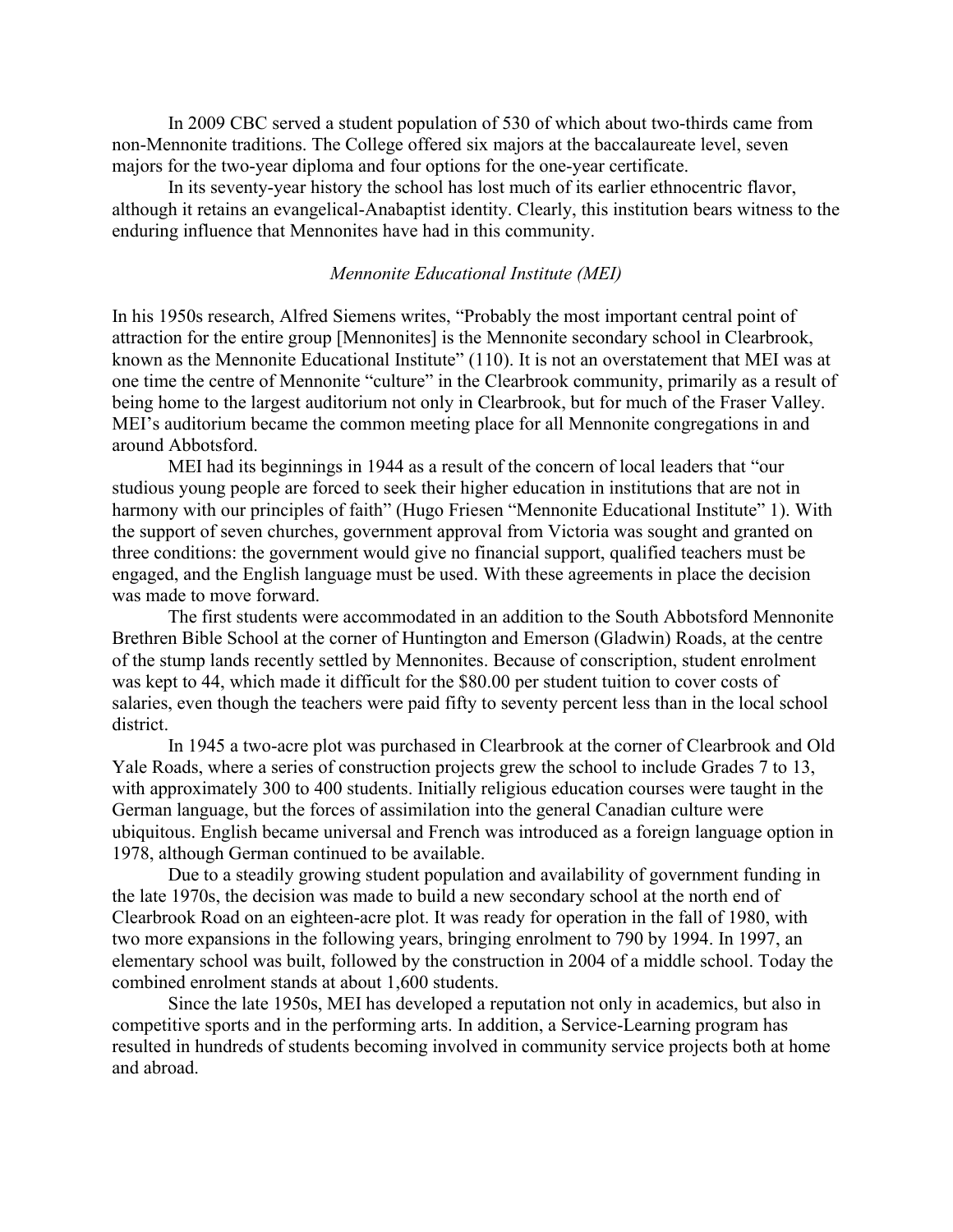The composition of the student body changed from one hundred percent originating in supporting Mennonite churches to only 64 percent in 2000. Like CBC, MEI has lost its ethnocentric flavour; a considerable number of students come from other Christian churches, as well as other ethnic, religious, and non-religious backgrounds. In short, the school has become an inclusive independent school, with an International Program for foreign students begun in 1998.

### *Music*

Already in Russia, congregational singing and renditions by choirs among Mennonites reached high levels of quality. After the Revolution, song festivals and choir schools were among the few church activities left to them. "Russian Mennonites" who moved on to North and South America, regardless of their conference affiliation, continued these practices on an even larger scale.

The tradition of multiple church choirs gathering for a *Sängerfest* (Song Festival)*,* first established in Russia and continued for many decades in both Canada and the US, was widely practised during the 1940s to 1960s throughout Mennonite communities in North America, including Clearbrook. A more recent development has been the organization of large community choirs, such as the Valley Festival Singers; its first director was Rudy Baerg, who continued in that role for decades. Another individual who garnered widespread attention for her choirs was Nancy Dyck. For close to 25 years she conducted the Pacific Mennonite Children's Choir which toured across the country and into Europe.

While music played an important role in church worship and in the various Mennonite schools, several individuals played key roles in promoting the arts through music outside those institutions. Two such were brothers Menno and Walter Neufeld, who moved their teaching studios to Clearbrook in the 1950s. Together, the brothers taught music to a whole generation of young people in the 1950s and 1960s. At one time all the registered music teachers in the Fraser Valley were former students of the Neufeld brothers. Menno taught piano and conducted the Bethel Choir he founded in 1951, while Walter taught violin and conducted the Valley String Symphony, which he founded in the mid-1940s. Both brothers were accomplished musicians, having studied in New York and elsewhere. Their studios, across the street from MEI in Clearbrook, were a magnet for aspiring musicians who sought them out for their incomparable music instruction in Grades 1 through 10.

Local Mennonite schools, both high school and Bible college, have cultivated music appreciation through their respective choral programs. During MEI's and CBC's formative years, C.D. Toews organized extensive music programs, including a high school marching band. His choir work was recognized in the CBC *Parade of Choirs* broadcasts. More recently, MEI choral groups have been often called on to sing the national anthem at major events such as CFL and NHL games. Of late, Calvin Dyck has become synonymous with musical entertainment in the Fraser Valley. He conducts the Abbotsford Youth Orchestra and produces popular regular musical performances throughout the year.

#### *Health and social service agencies*

"It was historically Anabaptist and Mennonite for the church to be concerned about the welfare of the whole body. In Europe, the care for the aged … had always been an integral part of the religious and social life of the total Mennonite body" (Shelly & Smith 1). The first Mennonite homes for the aged in North America were established in the late 1800s. Most personal care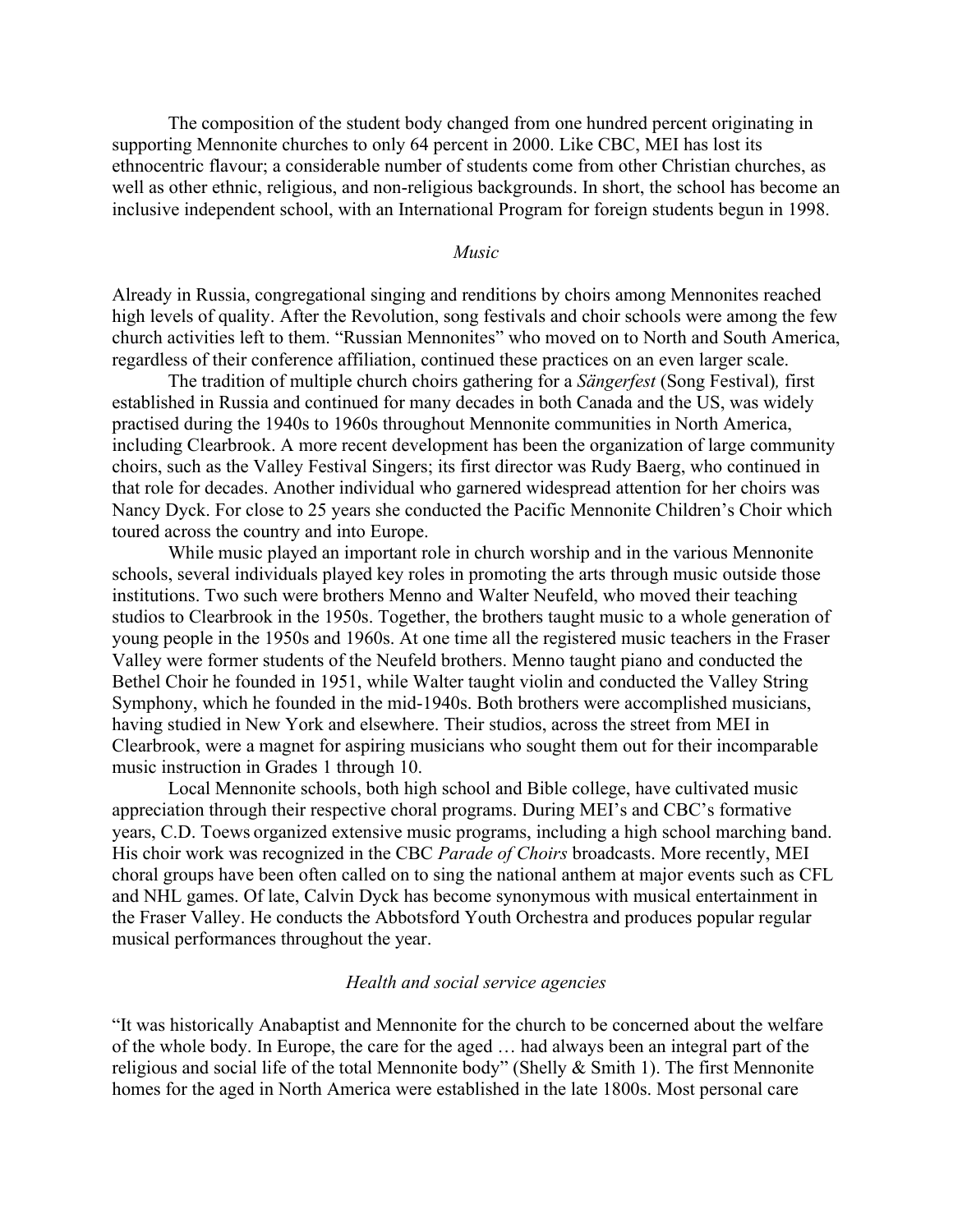homes emerged in the post-World War II years. Also following the war, an interest in hospitals for the mentally ill emerged. Many Mennonite young people had performed alternative service in mental hospitals during that war. Providing relief, service, and care for individuals with disabilities has been "… part of the particular Christian faith and way of life which has its background and origin in the Anabaptist movement of Reformation times" (Bender & Neufeld 5).

# *Menno Place*

The Mennonite Benevolent Society (MBS) was formed in 1953 "to provide a haven and asylum and supervised care for the aged and infirm" (qtd in Les Friesen 1). The Menno Home opened the following year. It took many years to build up the membership roll, but by the year 2000 it had stabilized near the 650-member mark.

Although only four and a half acres (1.82 hectares) were originally purchased, fourteen adjacent parcels of various sizes were acquired over the years, bringing the property to a total size of eleven acres (4.45 hectares) in 2008.

Initially the 26-bed Menno Home was classified as a boarding home for aging and frail persons who could fend for themselves in most situations but wanted their nutritional needs met. Soon thereafter, five rooms were renovated to house those too ill to care for themselves but not warranting public hospital admission.

Then, in 1960, MBS completed the 36-bed Menno Hospital building, and in 1982, opened a 26-unit, independent-living wing. In 1992 this building was incorporated into a 60-bed addition named Menno Pavilion. While the Home and Hospital grew apace, Menno Terrace West (1998), Menno Terrace East (2005), and Primrose Gardens (2010) were erected for additional "independent living" space. The 2012 capacity of Menno Home was 196 beds: Menno Hospital with 151, and Menno Housing (the new name covering Menno Pavilion, Menno Terrace West, Menno Terrace East, and Primrose Gardens), with 318 units. All these buildings and programs are now operated under the name of Menno Place.

Levels of care have changed over the decades, to where there is little difference between the Home and the Hospital, although the Home has two floors intended specifically for those with dementia, and the Hospital has a number of wards fitted with overhead patient lifts. Meanwhile, Menno Housing has a mix of independent living, assisted living and supportive housing.

Capital costs for the first building in 1954 received a one-third subsidy from the provincial government. Today, Fraser Health Authority subsidizes the operating costs with an annual grant, and Menno Place has grown to be the largest personal care home in the province.

#### *Tabor Village*

The idea of a personal care home in Clearbrook was first considered by the Mennonite Brethren Church in the 1950s. In November 1957, following canvasing of the Mennonite community, the Findings Committee of Jacob J. Klassen, Jacob P. Martens, and Abram J. Friesen formed a society that would build a home for the aged.

Blueprints for the building were drawn up; a grant of \$41,253 was received from the provincial government to help cover construction costs; and on July 18, 1960, sod was turned. Within three weeks of opening, all 39 rooms of Tabor Home were occupied.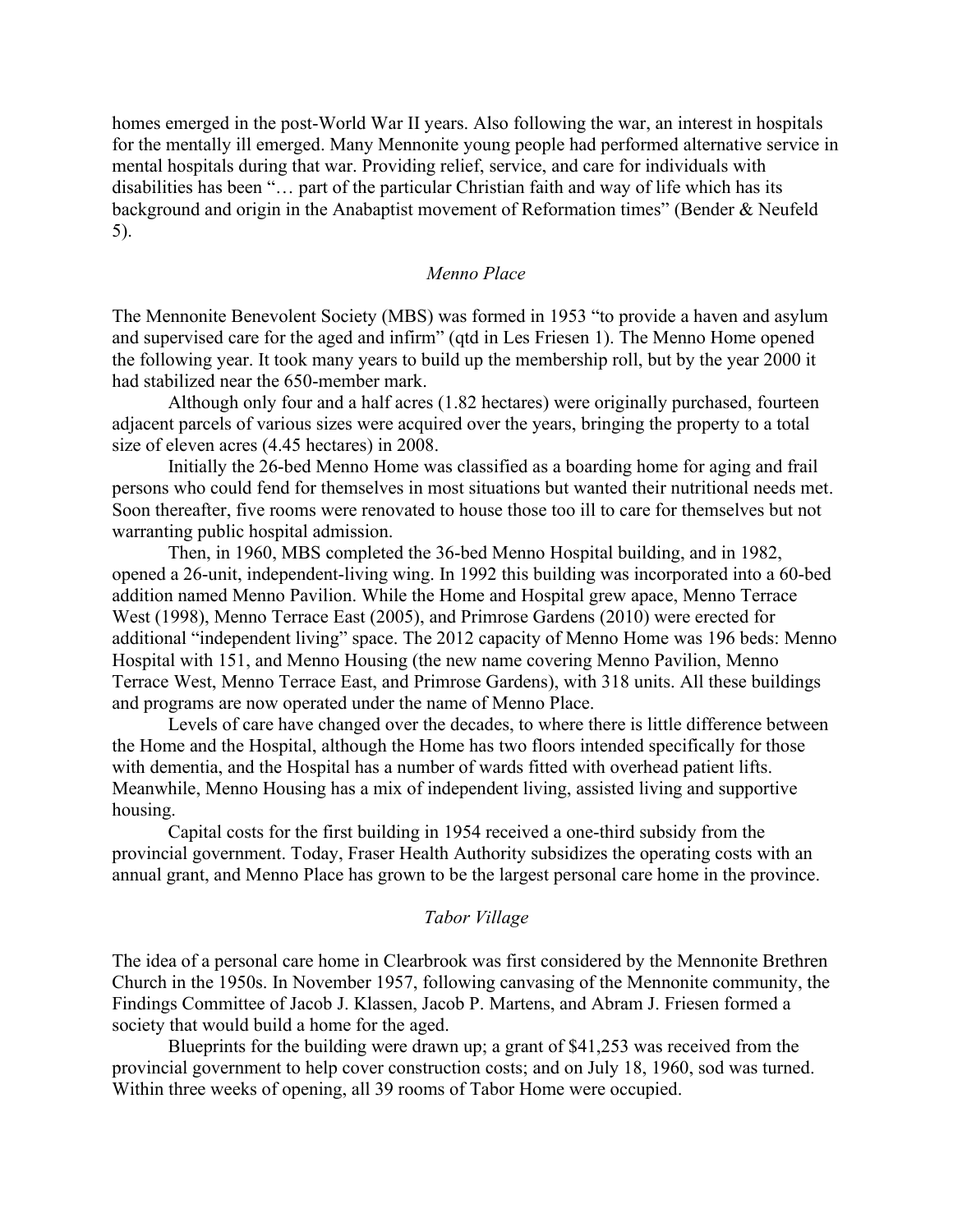Over the years Tabor Home has experienced several facility expansions. The first addition in 1963 consisted of 23 more rooms. Further expansions took place in 1970, 1972 and 1973, and in 1989 an independent living facility (Tabor Manor) with 39 units was completed. The last major development began in 2003 when Fraser Health Authority and British Columbia Housing accepted a proposal from the Tabor Home Society Board to construct a 104-unit assisted living facility. The government funded 88 units and 16 would be user-pay. The official opening of Tabor's assisted living facility, Tabor Court, took place on June 18, 2007. With this latest addition Tabor had become a full campus of care now referred to as Tabor Village. Over 240 residents were part of the Tabor Village as of March 2009.

In 1987 a government grant was given to upgrade Tabor Home so it could be registered as an intermediate care facility. The social makeup of the residents has changed over time. In its early years, Tabor Home's residents were mainly members of the participating Mennonite Brethren churches but, like Menno Place, the residents now represent ethnic, national and faith diversity.

With respect to both facilities, some things have not changed. The original motivation to provide care for seniors was rooted in the Anabaptist/Mennonite understanding of the Christian faith. Members of both societies continue to believe that spiritual care is integral to caring for the whole person. Abbotsford is a "healthier" community in which to live due in part to Mennonite initiatives to care for the elderly and the weak through the establishment of these facilities that serve not just ethnic Mennonites, but any residents of the Fraser Valley.

# *Mennonite Central Committee (MCC)*

MCC spontaneously grew out of the desire of the Mennonite brotherhood to respond to the call of Christ to feed the hungry, clothe the naked, and to testify by loving service to the Gospel of peace and love. Relief and peace services were an integral part of the Mennonite witness and way of life in the world. To that end, MCC BC has existed, and thrived, with its provincial offices in Abbotsford.

Originally, MCC BC was headquartered in Yarrow, but in the 1970s moved to Abbotsford. Its focus during its formative years was solely international, but more recently, local programming has included service to the disadvantaged within our community, broadly including our Indigenous neighbours, newcomers to this country, the physically and mentally challenged, and the homeless.

The associated fundraising activities, including thrift stores, Ten Thousand Villages, and especially the annual relief sale, have provided an invaluable vehicle for building an awareness of and response to the needs of the most vulnerable and marginalized people in the world. They have drawn the wider Abbotsford community together in the common purpose of "feeding the hungry and clothing the naked," both at home and abroad.

MCC facilitated the breaking of Mennonite denominational barriers and thereby served to counter the generations-old feeling of "apartness" within the Mennonite community. Secondly, it helped build relationships with its non-Mennonite neighbours, including our local and provincial governments.

*Communitas*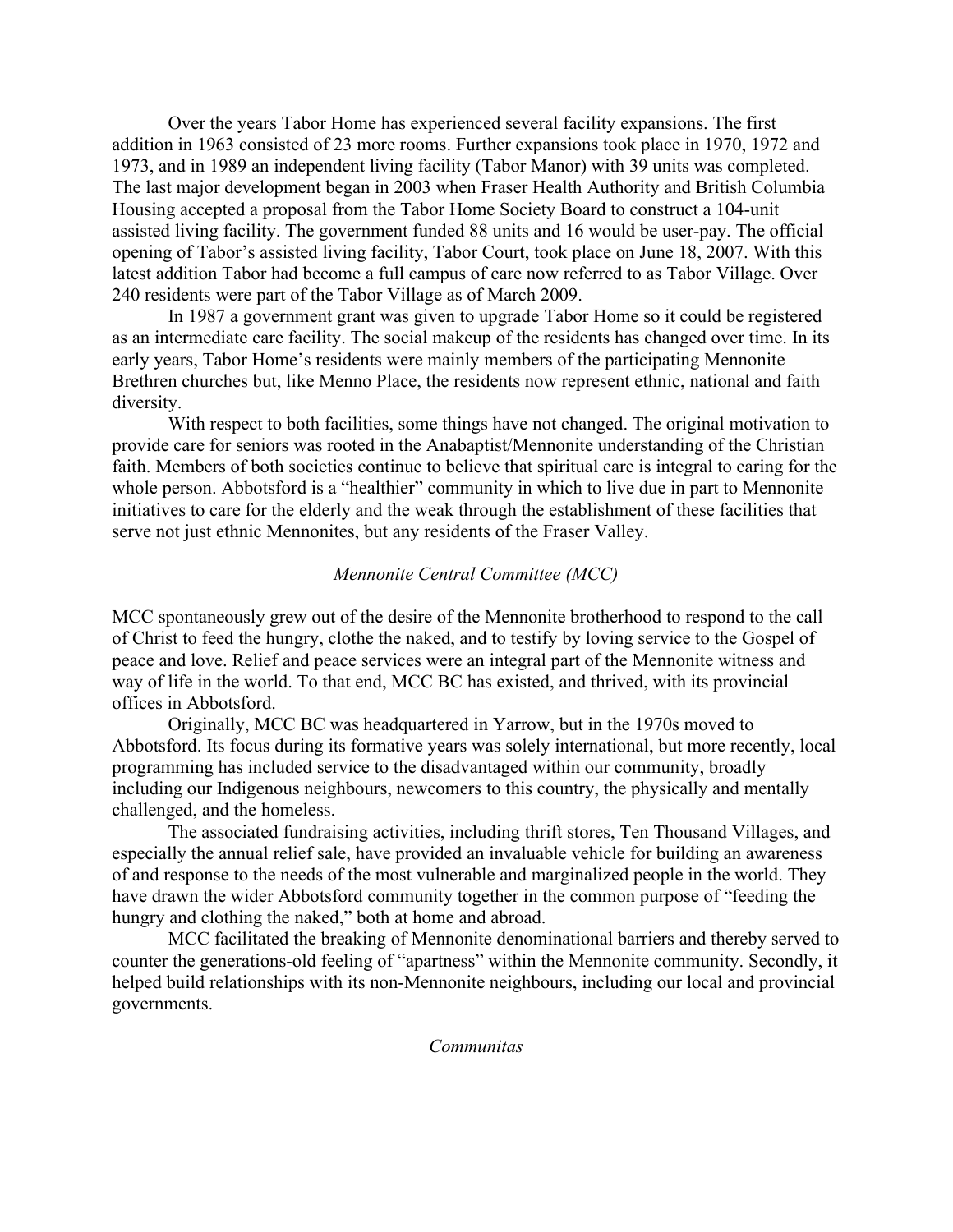Communitas has been richly influenced by its Anabaptist forebears with their tradition of service. Responding to parishioners' concerns about their children's care after they were gone, David A. Friesen, Peter D. Loewen, and Henry Born established the Samaritan Society of Comfort and Cheer. They in turn requested help from MCC BC, which established two group homes. The first, located in Rosedale, was established in 1974. The other, Twin Firs, was built the next year in Abbotsford on ten acres of land situated at Huntingdon, and became home to twelve occupants, each with a developmental disability. In 1992, a separate legal entity called MCC Supportive Care Services (MCC SCS) was established; in 2007, MCC SCS officially changed its name to Communitas Supportive Care Society.

In 1984, MCC BC was invited to collaborate with the BC government in its deinstitutionalization process. As a result, the first of some twenty homes throughout the province was established to support individuals in their home communities. With three to five individuals per house, a family-type home living environment was nurtured.

In the early 1990s, support for people who have a mental illness was initiated by providing services in the areas of semi-independent living, vocational training and peer support. Several drop-in centres for people surviving an acquired brain injury were also initiated during this decade.

In 2010, Communitas continued to look for new ways of addressing the needs of adults and seniors who have a disability of one form or another. Supporting individuals who live with the effects of fetal alcohol spectrum disorder (FASD), creating employment through social enterprises, and the establishing of Matthew's House (a respite house for children and their families) are the more recent initiatives. Today, hundreds of individuals and their families are supported with the help of some 450+ staff.

The mission statement of Communitas Supportive Care Society reflects that ethic of the Mennonite community to care for the whole person and to serve them with dignity and respect; and to be a service provider, advocate, and resource for persons living and dealing with mental, physical, and/or emotional disabilities.

#### *Archway Community Services*

In the 1960s, Walter Paetkau was under the employ of Mennonite Central Committee and the Conference of Mennonites in BC. Part of his work was to establish service projects in the Lower Mainland that would engage local Mennonite congregations. In 1967, he chaired a committee to explore the feasibility of establishing a community services organization, initially called MSA (Matsqui-Sumas-Abbotsford) Community Services.

The committee was approached by the district welfare supervisor to coordinate Christmas hampers which were previously organized by multiple organizations. From the initial seventy hampers in 1968, this program has grown to help over 3,000 people annually with food and toys for under-privileged children.

After working part-time on the agency and with the Mennonite Central Committee over the prior two years, and after successfully securing a three-year government grant, Paetkau accepted a full-time role as project manager starting January 1, 1971. He would become the first executive director of the organization and continued in that position until his retirement in 2000.

The organization, known as Abbotsford Community Services for most of its history, has added programs over the years: a food bank, family life counselling, a recycling program providing employment for people with disabilities, free legal aid clinics, immigrants services,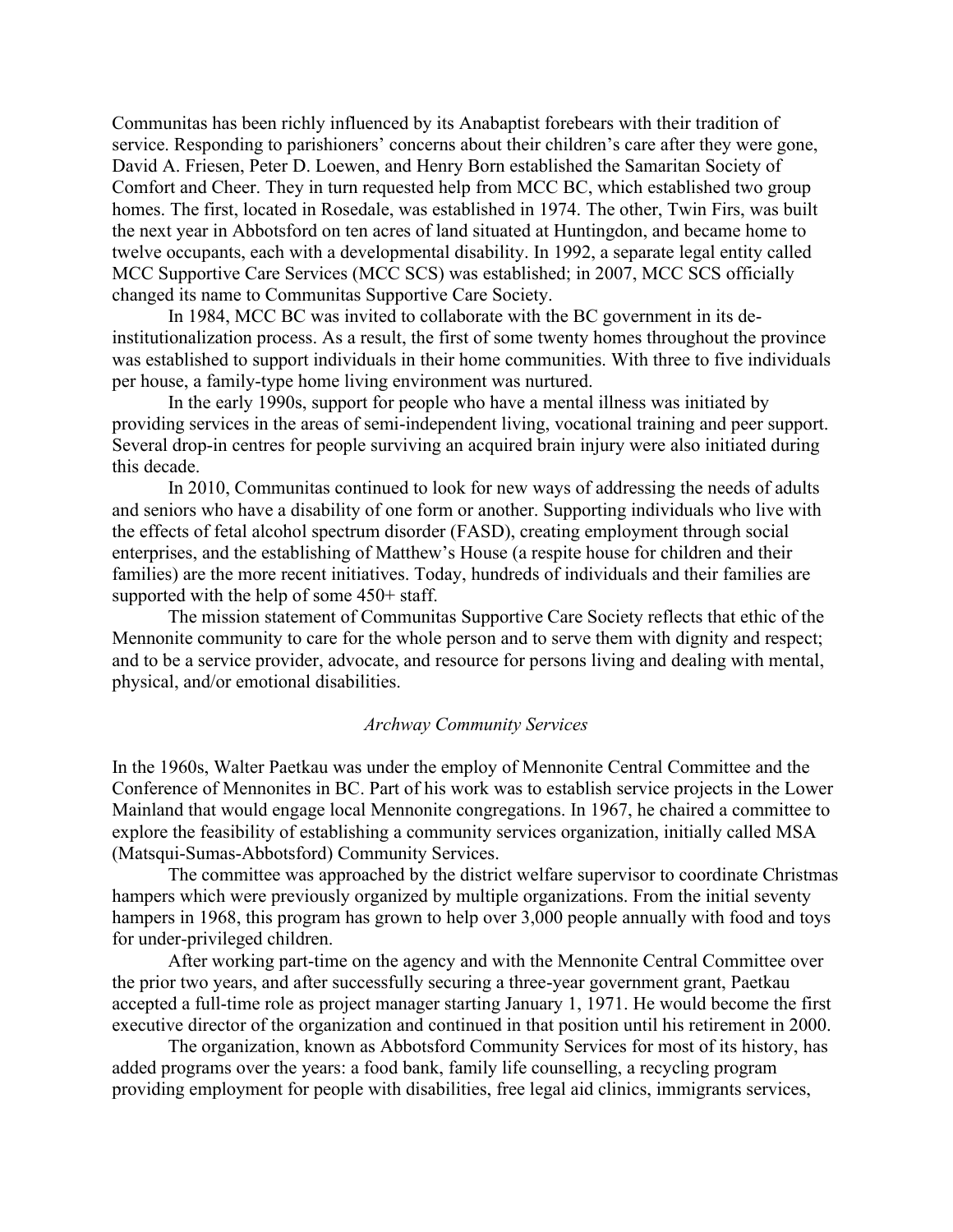and seniors services, to mention only a few. Today, under the recently rebranded name, Archway Community Services, over ninety distinct programs serving vulnerable Fraser Valley residents are carried out.

#### *An integrated community*

When Mennonite settlers first arrived in the Fraser Valley, they were a separate people, and residents were suspicious of them; they were resented. Today, no longer separate, they are engaged in all facets of this community's life, and their contributions are appreciated. Their German language, once regarded as core to their identity, is all but forgotten. Their integration with the non-Mennonite population is a fait accompli. While Mennonites have played an important role in transforming this community, they themselves have been transformed from a separate, exclusive community to one that is inclusive. "In 1971 Canada had half as many Mennonite farmers as it had had thirty years earlier. For a people who for generations had looked to farming as an almost sacred vocation, that was an exceptionally important change" (Regehr 146). They were the "Quiet in the Land" no more.

In the sixteenth century, Poland's King Sigismund II Augustus, who had a tolerance policy toward minorities, is quoted as saying, "We are all well aware of the manner in which the ancestors of the Mennonite inhabitants … were invited here … to areas that were barren, swampy and unusable places.... With great effort and at very high cost, they made these lands fertile and productive" (Klassen). Like their distant ancestors, the Mennonites who settled the South Poplar and Clearbrook tracts of land, along with those who followed them, with similar effort and high cost, brought productivity and prosperity, not only to the land itself, but to this community at large. Abbotsford is a stronger, more vibrant community because of its Mennonite pioneers and residents.

#### Sources

"About Us." *Archway Community Services*. n.d. https://archway.ca/about/

"About Vedder Transport." *Vedder Transport*. n.d. http://www.veddertransportation.com/company/history.php

Andres, H. J. and Ron Ropp. "Hospitals, Clinics and Dispensaries. *Global Anabaptist Mennonite Encyclopedia Online*. 1989. [https://gameo.org/index.php?title=Hospitals,\\_Clinics\\_and\\_Dispensaries](https://gameo.org/index.php?title=Hospitals,_Clinics_and_Dispensaries)

Bender, Harold S. and Elmer Neufeld. "Mennonite Central Committee (International)." *Global Anabaptist Mennonite Encyclopedia Online*. 1987. https://gameo.org/index.php?title=Mennonite\_Central\_Committee\_(International)

Bender, Harold S., Nanne van der Zijpp and Cornelius Krahn." Music, Church (1956)." *Global Anabaptist Mennonite Encyclopedia Online*. 1957. https://gameo.org/index.php?title=Music,\_Church\_(1956)

"Clearbrook Grain & Milling: 60 Year Anniversary Tribute."

Braun, Henry. Personal interview. 23 Jan. 2020.

Dau, Ron. "Clearbrook Credit Union (Abbotsford, British Columbia, Canada)." *Global Anabaptist Mennonite Encyclopedia Online*. 2011. https://gameo.org/index.php?title=Clearbrook Credit Union (Abbotsford, British Columbia, Canada)

Dawson, Angelika. "Who Will Look After Our Children?" In *Abbotsford, From Village to City: A Commitment*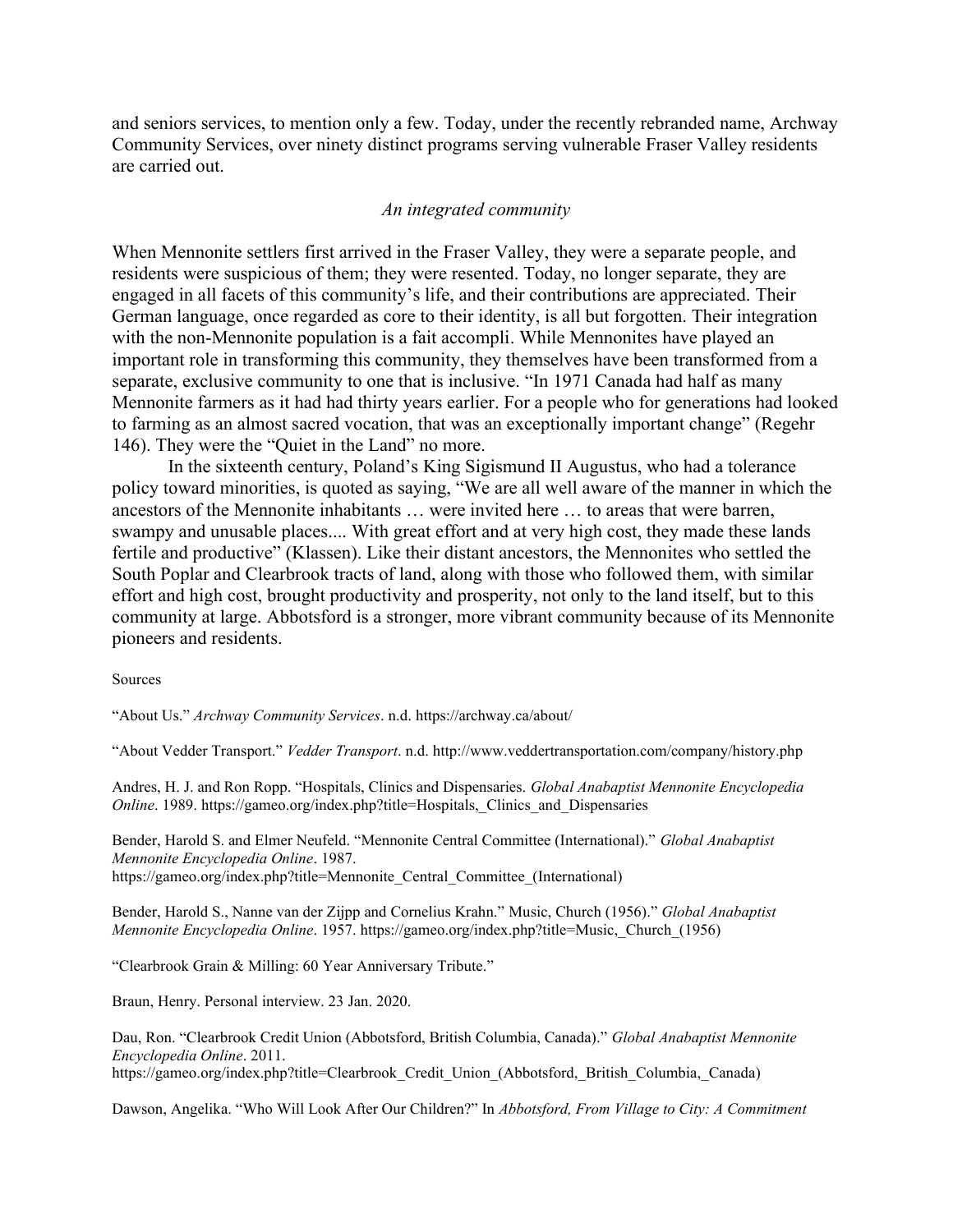*to Excellence and Innovation*. Abbotsford: MSA Museum Society, 2015.

DeFehr, Eldon. "Tabor Home Society (Abbotsford, British Columbia, Canada)." *Global Anabaptist Mennonite Encyclopedia Online*. 2009. https://gameo.org/index.php?title=Tabor\_Home\_Society\_(Abbotsford,\_British\_Columbia,\_Canada)

Driediger, Herman. Phone conversation. 16 Jan. 2020.

Dueck, Ken. Email communications. 2019, 2020.

Epp, Frank H. *Mennonites in Canada: 1920-1940: A People's Struggle for Survival*. Toronto: Macmillan, 1982.

Falk, Ben. Personal interview. 3 Dec. 2019.

Fretz, J. Winfield and Calvin W. Redekop. "Cooperatives." *Global Anabaptist Mennonite Encyclopedia Online*. 1990. https://gameo.org/index.php?title=Cooperatives

Friesen, Hugo. "Clearbrook Golden Age Society (Abbotsford, British Columbia, Canada)." *Global Anabaptist Mennonite Encyclopedia Online*. 2010. https://gameo.org/index.php?title=Clearbrook\_Golden\_Age\_Society\_(Abbotsford,\_British\_Columbia,\_Canada)

Friesen, Hugo. "Mennonite Educational Institute (Abbotsford, British Columbia, Canada)." *Global Anabaptist Mennonite Encyclopedia Online*. 2001. https://gameo.org/index.php?title=Mennonite\_Educational\_Institute (Abbotsford, British\_Columbia, Canada)

Friesen, Jake. "A Brief History of Clearbrook Golden Age Society." Notes and minutes of various meetings.

Friesen, John. Personal interview. 4 Dec. 2019.

Friesen, Les. "Mennonite Benevolent Society (Abbotsford, British Columbia, Canada)." *Global Anabaptist Mennonite Encyclopedia Online*. 2012. https://gameo.org/index.php?title=Mennonite\_Benevolent\_Society\_(Abbotsford,\_British\_Columbia,\_Canada)

Funk, Alfred, Annie Funk and Susan Funk. "Funk's Feed Supply and Grocery Store (Yarrow and Abbotsford, British Columbia, Canada)." *Global Anabaptist Mennonite Encyclopedia Online*. 2010. https://gameo.org/index.php?title=Funk%E2%80%99s\_Feed\_Supply\_and\_Grocery\_Store\_(Yarrow\_and\_Abbotsfor d,\_British\_Columbia,\_Canada)

Funk, Annie and Dorothy Funk Fast. "Funk, Cornelius C. (1893-1985)." *Global Anabaptist Mennonite Encyclopedia Online*. 2004. https://gameo.org/index.php?title=Funk,\_Cornelius\_C.\_(1893-1985)

Funk, Ken. Personal interview. 11 Oct. 2019.

Giesbrecht, David. "Columbia Bible College (Abbotsford, British Columbia, Canada)." *Global Anabaptist Mennonite Encyclopedia Online*. 2018. https://gameo.org/index.php?title=Columbia\_Bible\_College\_(Abbotsford, British\_Columbia, Canada)

Giesbrecht, David. "Lepp Trucking Company Limited (Abbotsford, British Columbia, Canada)." *Global Anabaptist Mennonite Encyclopedia Online*. 2009. https://gameo.org/index.php?title=Lepp\_Trucking\_Company\_Limited\_(Abbotsford,\_British\_Columbia,\_Canada)

Giesbrecht, David. "Mennonite Brethren Bible Institute (Abbotsford, British Columbia, Canada)." 2010. https://gameo.org/index.php?title=Mennonite\_Brethren\_Bible\_Institute\_(Abbotsford,\_British\_Columbia,\_Canada)

Giesbrecht, David. Email communications. 2020.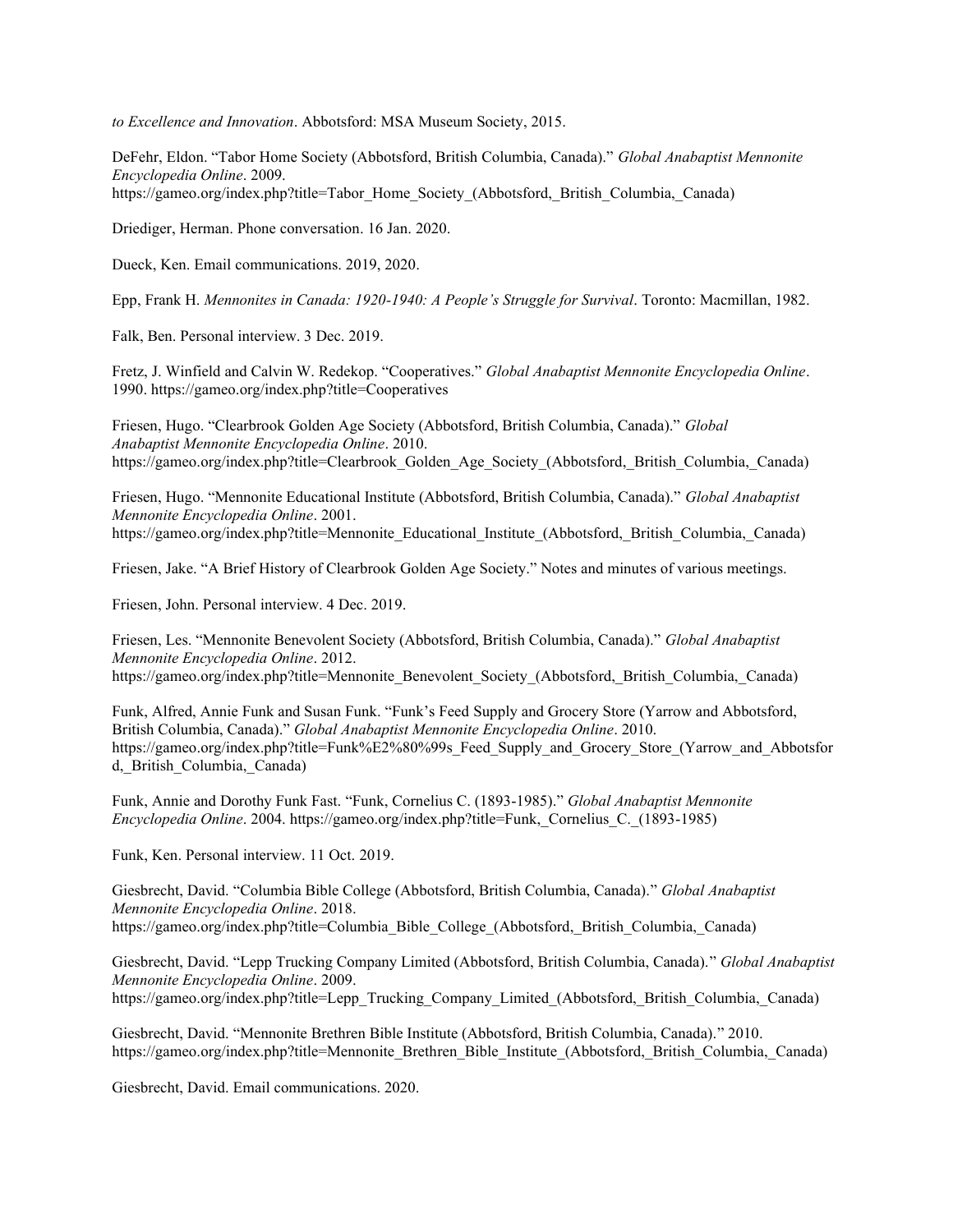Giesbrecht, David and Richard D. Thiessen. "Bethel Bible Institute (Abbotsford, British Columbia, Canada)." *Global Anabaptist Mennonite Encyclopedia Online*. 2012. https://gameo.org/index.php?title=Bethel\_Bible\_Institute (Abbotsford, British Columbia, Canada)

Giesbrecht, David and Richard D. Thiessen. "Dyck, Albert I. (1912-1969)." *Global Anabaptist Mennonite Encyclopedia Online*. 2009. https://gameo.org/index.php?title=Dyck,\_Albert\_I.\_(1912-1969)

Klassen, Peter J. *Mennonites in Early Modern Poland and Prussia*. Baltimore: Johns Hopkins University Press, 2010.

Kraybill, Donald B. "Professions." *Global Anabaptist Mennonite Encyclopedia Online*. 1989. https://gameo.org/index.php?title=Professions

Lescheid, Helen Grace, ed. *Footprints Of Compassion: The Story of MCC BC, 1964-1989*. Abbotsford: Fraser Valley Custom Printers, 1989.

Loewen, David F. *Living Stones: A History of the West Abbotsford Mennonite Church, 1936-1986*. Abbotsford: Cedar Park Printing, 1987.

Loewen, David and Dan Wiebe. "Wiebe, Aaron Reimer (1906-1991)." *Global Anabaptist Mennonite Encyclopedia Online*. 2014. https://gameo.org/index.php?title=Wiebe, Aaron Reimer (1906-1991)

Martens, Robert. "Neufeld, Walter Roland (1924-2004)." *Global Anabaptist Mennonite Encyclopedia Online*. 2010. https://gameo.org/index.php?title=Neufeld,\_Walter\_Roland\_(1924-2004)

McDonald, Mike. Personal interview. 28 Jan. 2020.

Neufeld, Henry. "Special Events: Music in the Valley." *Mennonite Historical Society of BC Newsletter*. Vol. 7, No. 3 (Summer 2001): 4.

Neufeld, John. *Abbotsford Growers Co-op: 50th Anniversary 1949-1998*.

Nikkel, Henry H., Andrew Klager and Hugo Friesen. "South Abbotsford Church (Abbotsford, British Columbia, Canada)." *Global Anabaptist Mennonite Encyclopedia Online*. 2014. https://gameo.org/index.php?title=South\_Abbotsford\_Church\_(Abbotsford,\_British\_Columbia,\_Canada)

Redekop, John H. Personal interview. 9 Oct. 2019.

Redekop, John H. "Wiebe, David (1941-2012)." *Global Anabaptist Mennonite Encyclopedia Online*. 2015. https://gameo.org/index.php?title=Wiebe,\_David\_(1941-2012)

Redekop, Randy and James Redekop. Personal interview. 17 Jan. 2020.

Regehr, T.D. *Mennonites in Canada, 1939-1970: A People Transformed*. Toronto: Univ. of Toronto Press, 1996.

Rempel, Myrtle-Anne. Phone conversation. 21 Jan. 2020.

Rempel, Myrtle-Anne. *Brushstrokes of Life: An Autobiography*. Meadville, PA: Christian Faith Publishing, Inc., 2018.

Riggins, Loretta R. & Walker, Len. *Heart of the Fraser Valley – Memoirs of an Era Past: An Illustrated Account of the Matsqui/Sumas/Abbotsford (MSA) Region in the Central Fraser Valley of British Columbia*. Abbotsford: Matsqui/Abbotsford Community Services & Matsqui Centennial Society, 1991.